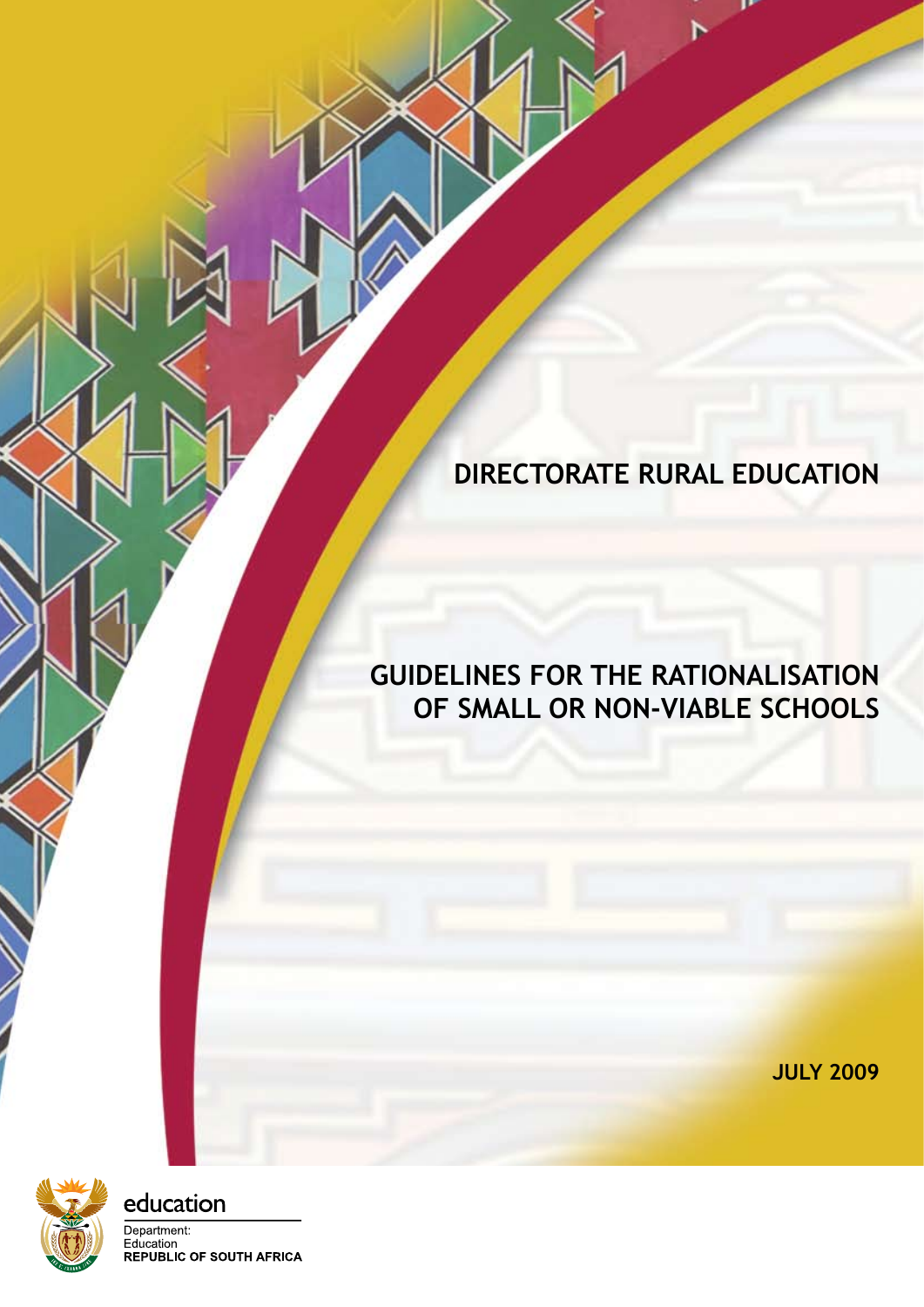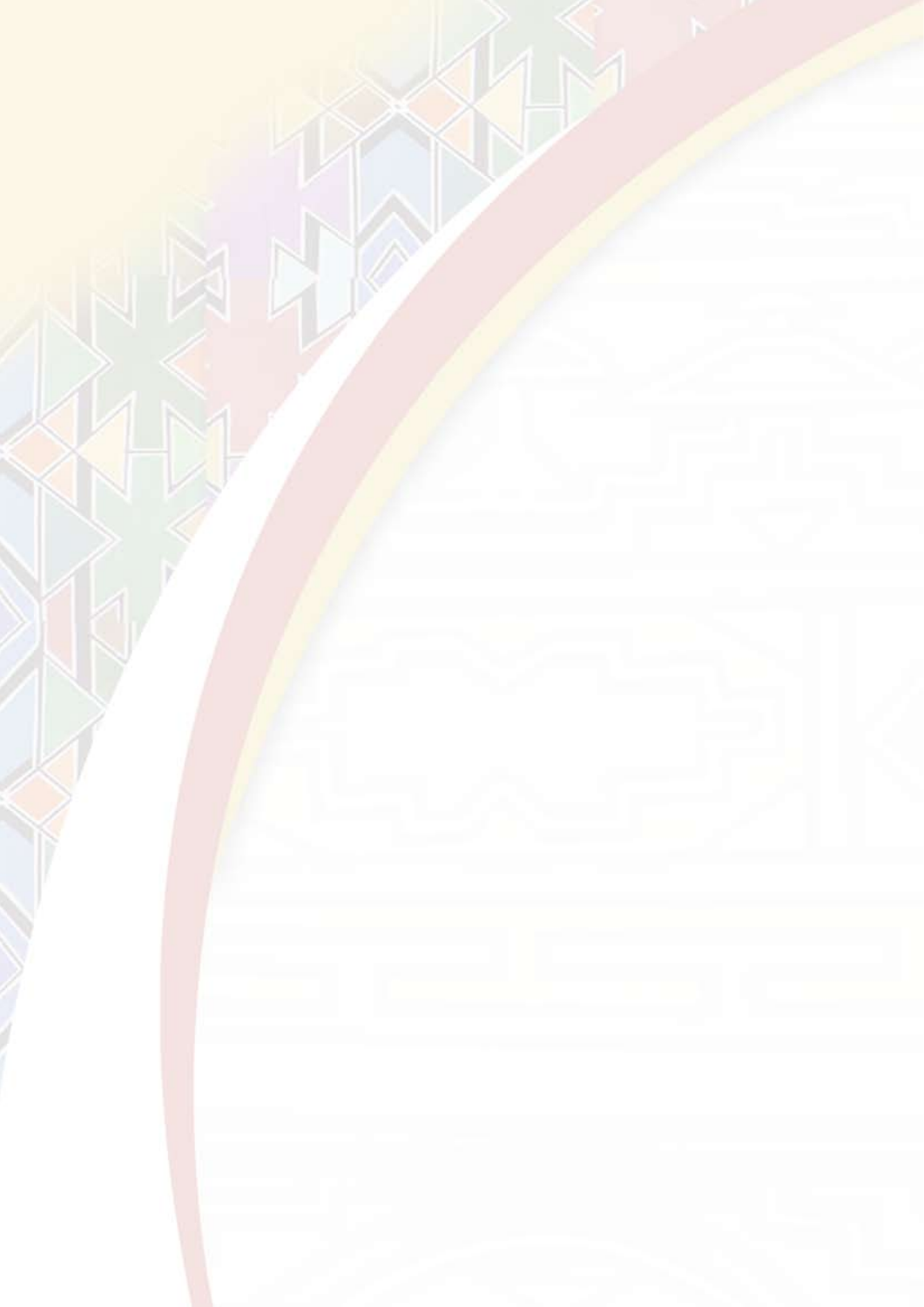### **PREFACE**

In June 2005, the Ministerial Committee on Rural Education published a report entitled *A New Vision for Rural Schooling*. The report highlighted the urgent need for redress in rural schooling, and suggested 82 specific recommendations to address these challenges. The development of Guidelines for the Rationalisation of Small and/or Non-Viable Schools is advocated within the recommendations made in the Report of the Ministerial Committee for Rural Education.

The Department of Education established a Rural Education Directorate in 2007 that commenced with the drafting of National Guidelines for the Rationalisation of Small and/or Non-Viable Schools supported by Provincial Rural Education Coordinators. The Guidelines address the following key issues:

- a) The implementation of agreements with land owners in terms of Section 14 of the South African Schools Act, 1996 (Act No 84 of 1996); and
- b) The Merger and Closure of Rural and Farm schools.

Many public schools in the farm and rural areas are on private property. The finalisation of Section 14 Agreements between the parties concerned will promote access for learners, parents and educators to these schools. The Guidelines for the implementation of Section 14 Agreements aims to speed up the process of managing the conclusion of agreements effectively and efficiently.

Larger and better resourced schools will contribute to development and poverty alleviation in rural areas. The Guidelines for the Merger and Closure of Rural and Farm schools embrace this important concept and describes the process for merger and closure at rural and farm schools.

The National Guidelines for the Rationalisation of Small and/or Non-Viable Schools will contribute to our collective effort to improve the quality of education, to expedite the resourcing of schools, to promote access to schools and to ensure the retention of learners and educators in rural and farm schools.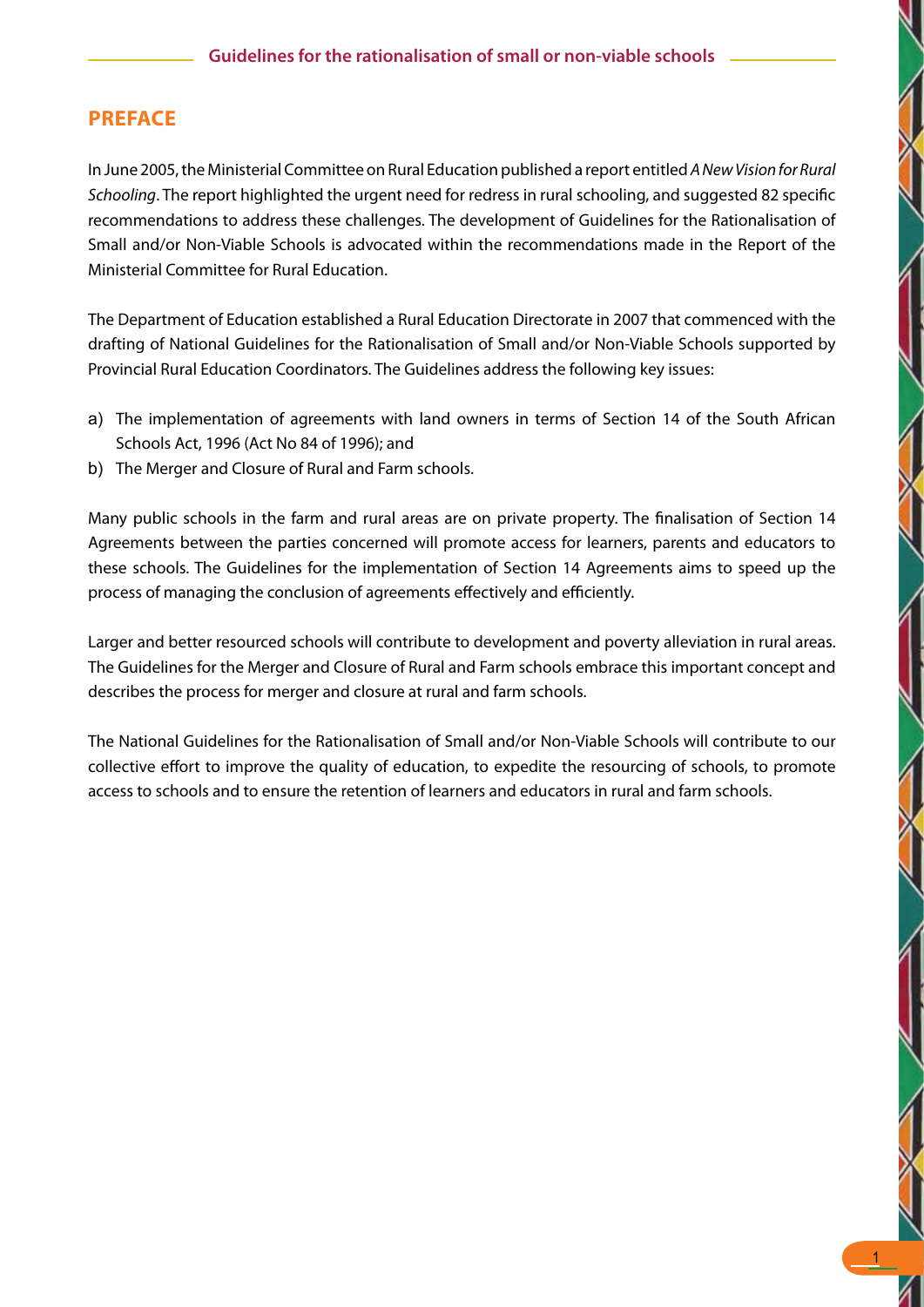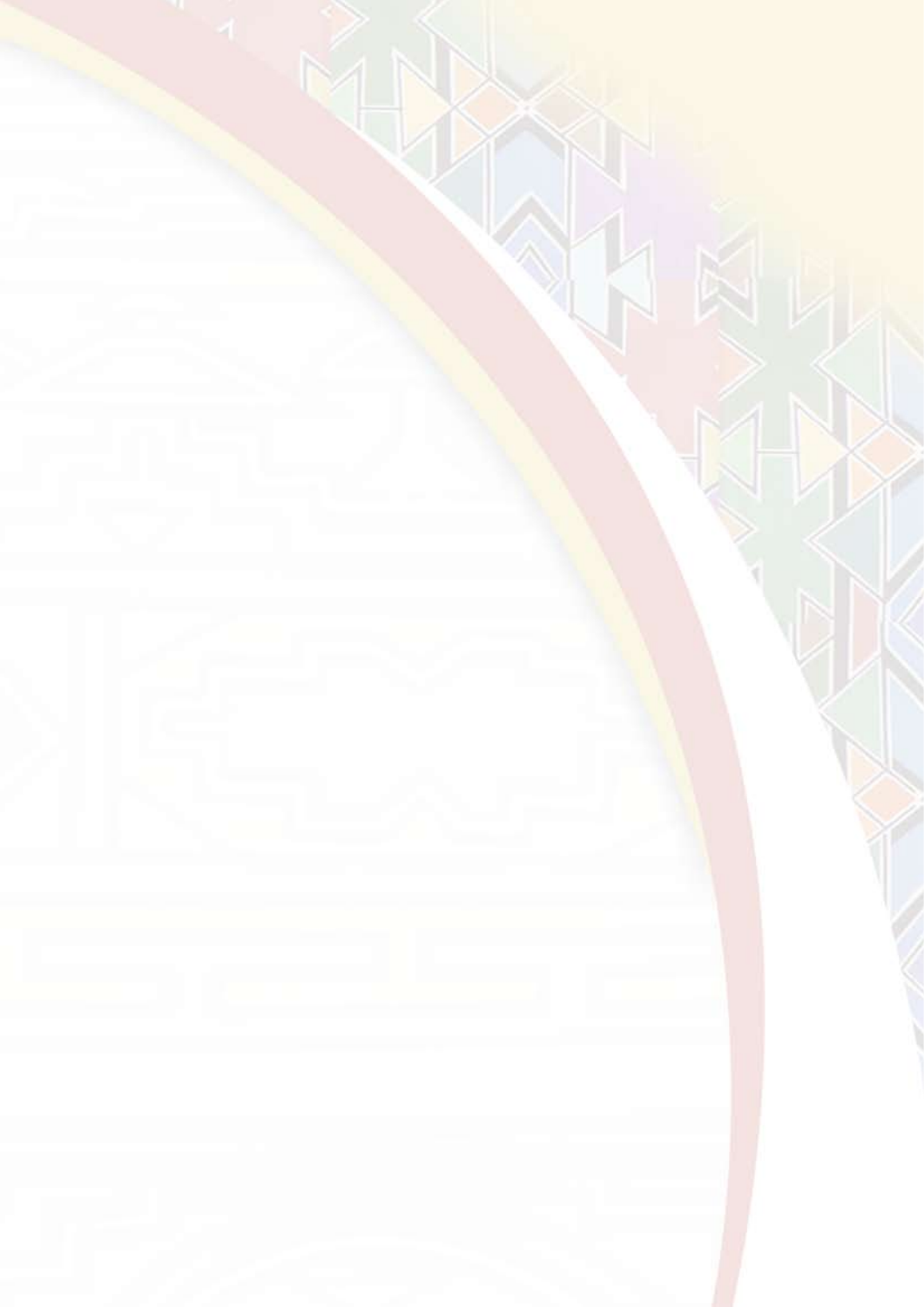## **DIRECTORATE RURAL EDUCATION**

 $\Diamond$ 

**Guidelines for the merger and closure of Rural and Farm schools**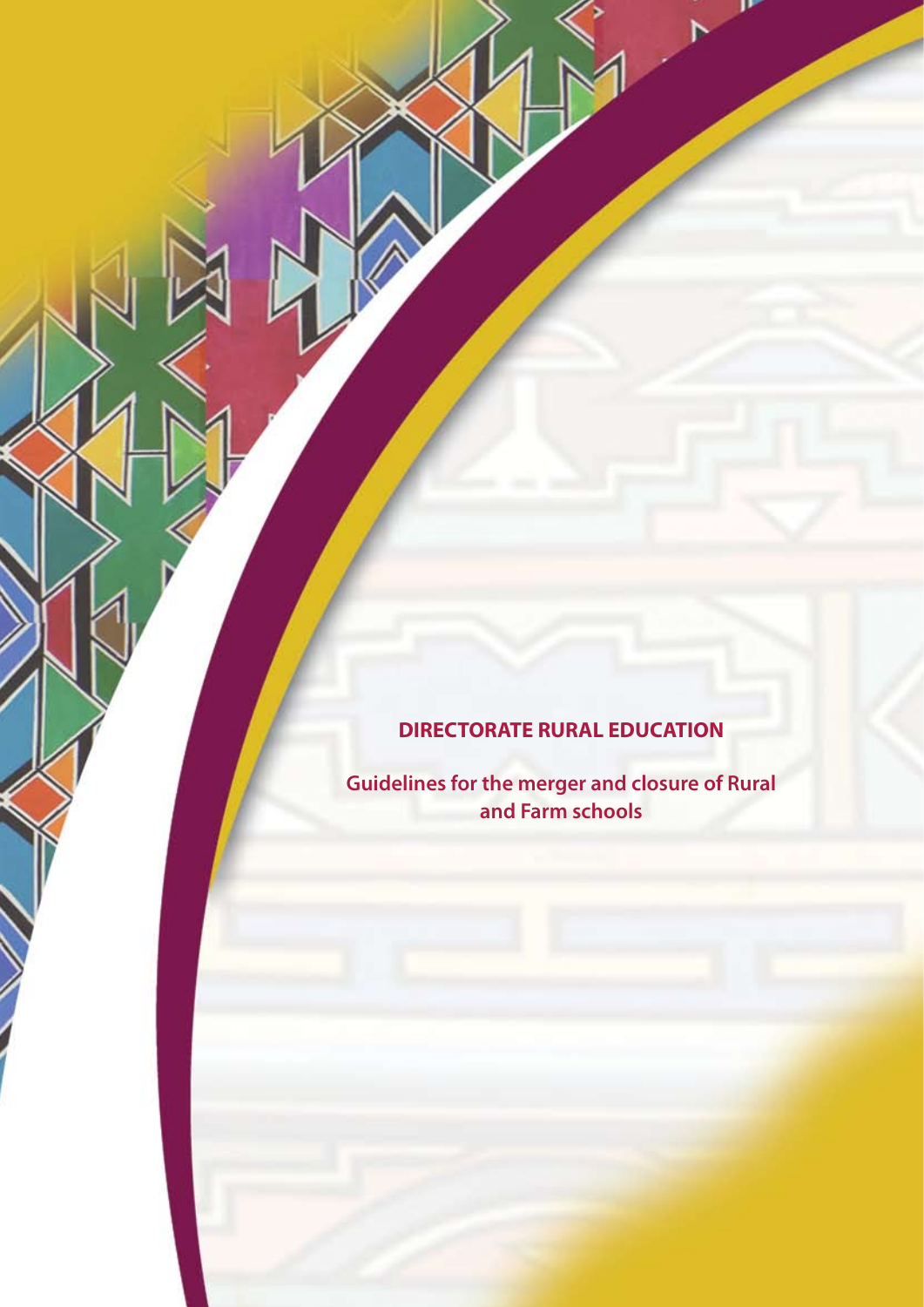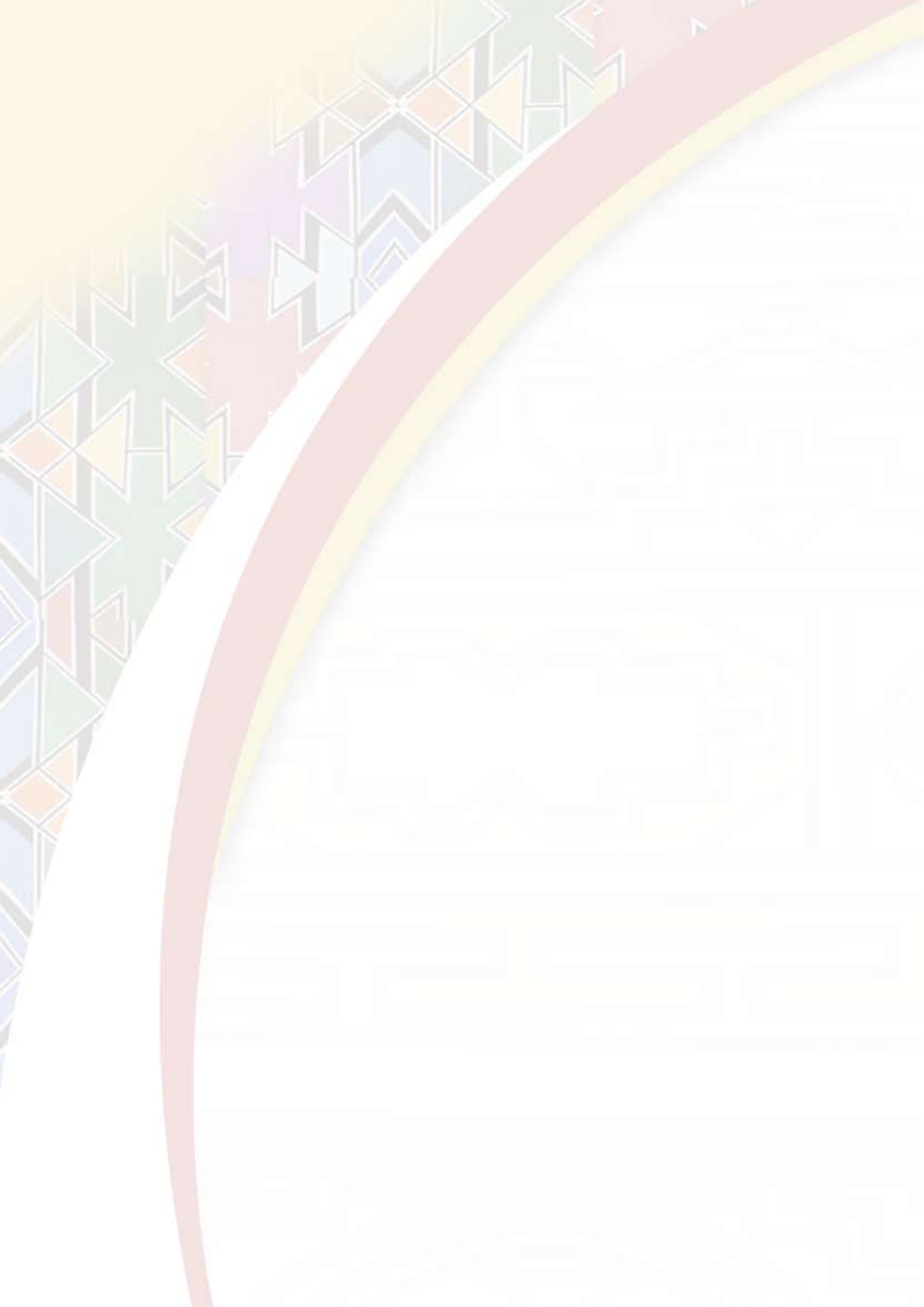## **TABLE OF CONTENTS**

|    | Acronyms                                                   | 6  |
|----|------------------------------------------------------------|----|
|    | 1. Legislative Framework                                   | 7  |
|    | 2. Background                                              | 7  |
|    | 3. Problem statement                                       | 8  |
|    | 4. Aim of the merger and closure of rural and farm schools | 9  |
| 5. | The merger and closure process                             | 9  |
|    | 5.1. The process to merge public schools                   | 10 |
|    | 5.2. The process to close public schools                   | 11 |
|    | 6. The provincial coordinating team                        | 13 |
|    | 7. The district implementation team                        | 13 |
| 8. | Merging 'fee schools' with no-fee schools                  | 14 |
|    | 9. Consultation                                            | 15 |
|    | 10. School Governing Bodies                                | 15 |
|    | 11. Language, religion and cultural considerations         | 15 |

 $\sqrt{2}$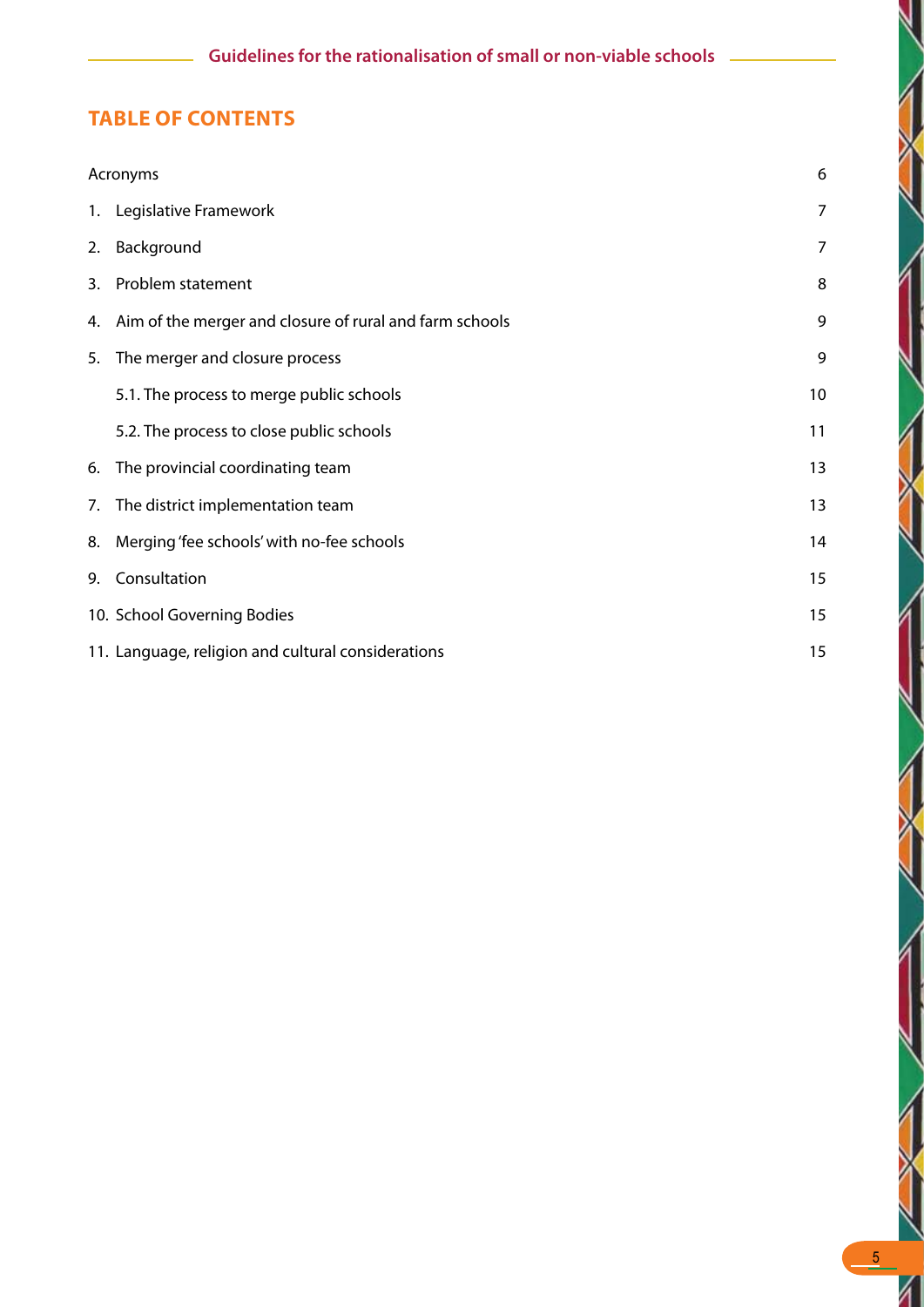### **Guidelines for the rationalisation of small or non-viable schools**

| <b>ACRONYMS</b> |                                                     |  |  |
|-----------------|-----------------------------------------------------|--|--|
| <b>EMIS</b>     | <b>Education Management and Information Systems</b> |  |  |
| <b>FET</b>      | <b>Further Education and Training</b>               |  |  |
| <b>GET</b>      | <b>General Education and Training</b>               |  |  |
| <b>MEC</b>      | Member of the Executive Council                     |  |  |
| <b>NEIMS</b>    | National Education Infrastructure Management System |  |  |
| <b>NGOs</b>     | Non Governmental Organisations                      |  |  |
| <b>SASA</b>     | The South African Schools Act                       |  |  |
| <b>SGBs</b>     | <b>School Governing Bodies</b>                      |  |  |

 $\overline{\mathcal{N}}$ 

V

N SANTA K

ķ

NASA

 $\overline{\mathbb{X}}$ 

KR 77 AST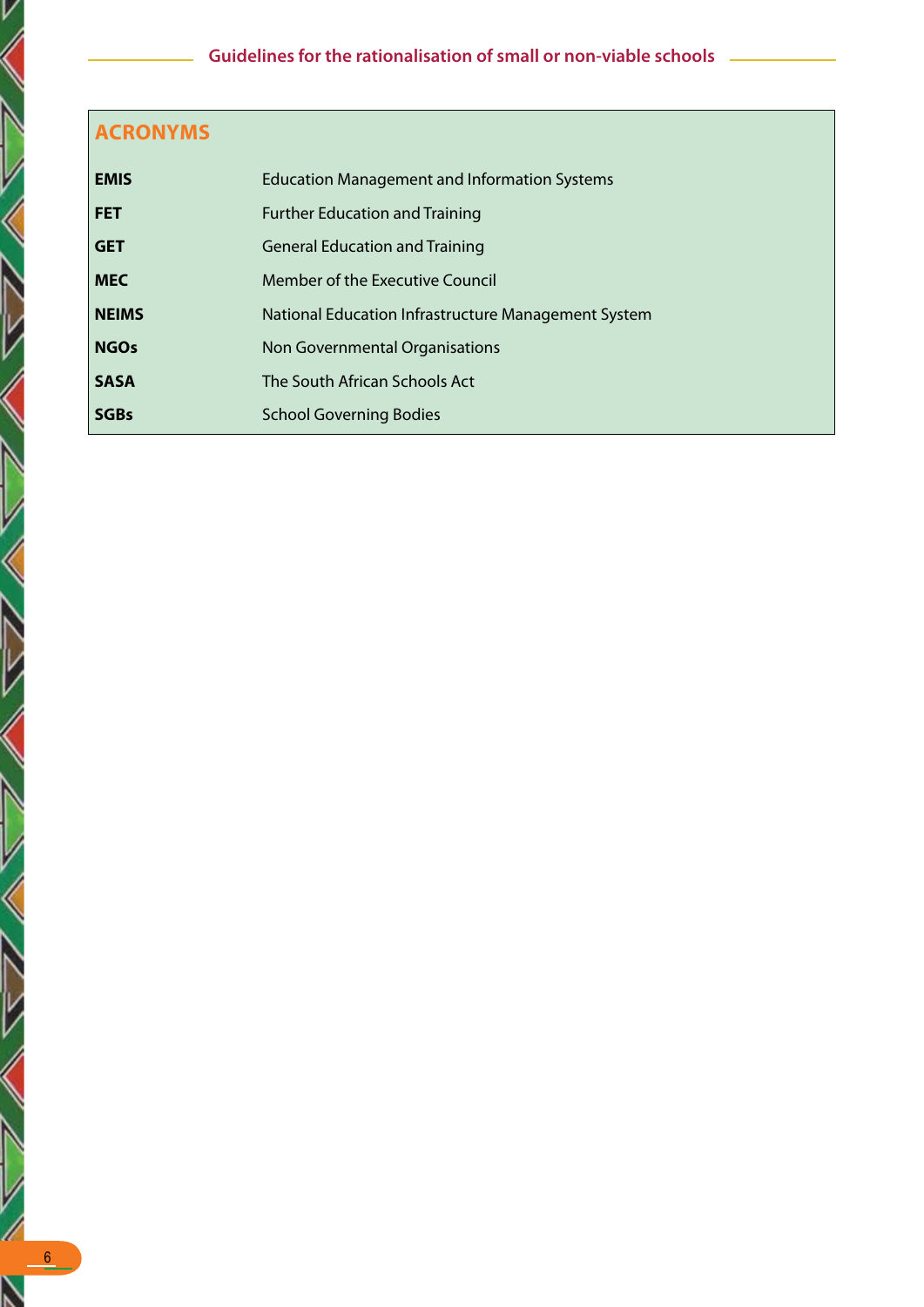### **1. LEGISLATIVE FRAMEWORK**

- a) The Constitution of the Republic of South Africa, 1996 (Act No. 108 of 1996)
- b) National Education Policy Act, 1996 (Act No. 27 of 1996)
- c) The South African Schools Act, 1996 (Act No. 84 of 1996)
	- Section 6 Language policy of public schools
	- Section 7 Freedom of conscience and religion at public schools
	- Section 12 A Merger of public schools
	- • Section 33 Closure of public schools
	- Section 37 School funds and assets of public schools
	- • Section 58 A Alienation of assets of public schools
- d) Labour Relations Act, 1995 (Act No. 66 of 1995)
- e) Employment Of Educators Act, 1998 (Act No. 76 of 1998)
- f) Basic Conditions of Employment Act, 1997 (Act No. 75 of 1997)
- g) Norms and Standards for School Funding
- h) Education White Paper 6, July 2001
- i) Provincial education policies and acts

### **2. BACKGROUND**

The report of the Ministerial Committee on Rural Education (2005) proposes that the Department of Education provide guidelines for the rationalization of small rural and farm schools including closures, mergers and expropriations. The South African Schools Act, 1996 (Act No. 84 of 1996) (the SASA) in Section 12 A provides for the merger and Section 33 for the closure of public schools.

The purpose of the *Guidelines for the Merger and Closure of Rural and Farm Schools document* is to provide a framework which will assist provincial departments of education to expedite the merging and closing of farm and rural schools by 2012. The merger and closure of schools are not limited to rural and farming communities and may occur in urban communities as well. This document however describes the process for merger and closure at rural and farm schools and embraces the important contribution larger, better resourced schools can play in development and poverty alleviation in rural areas.

The document must be read in conjunction with the document entitled: *"Guidelines for the implementation of the regulations relating to the minimum requirements for an agreement between the Member of the Executive Council and the owner of the private property on which a public school is situated."* This document highlights:

- a) The criteria for entering into a Section 14 Agreement;
- b) The role of the provincial rural education coordinator;
- c) The role of the district director/ manager;
- d) The role of the district team dealing with Section 14 Agreements;
- e) Governance of public schools on private property;
- f) Access to schools on private property;
- g) Security of occupation and use of private property by the school;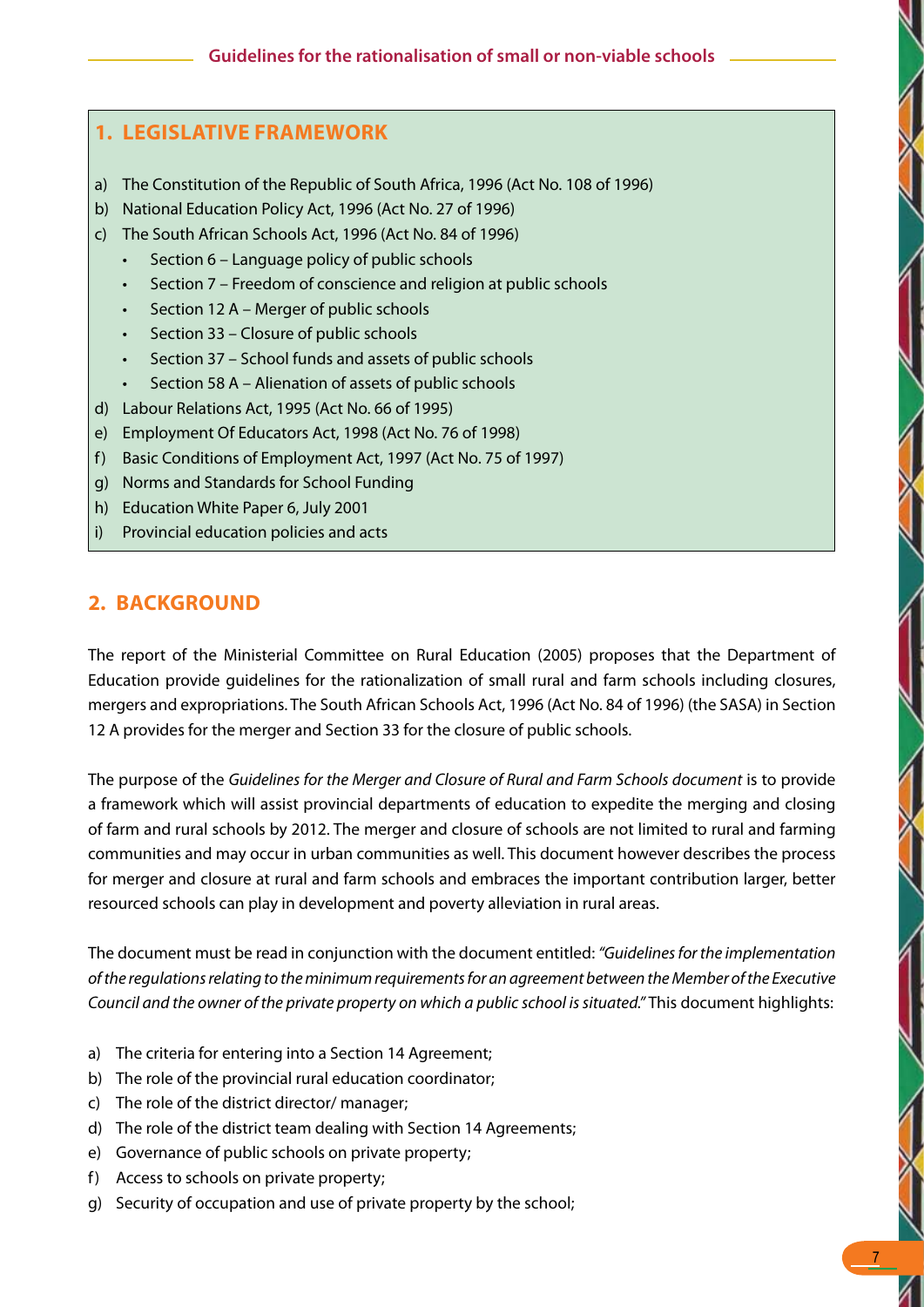- h) Maintenance and improvement of the school buildings and property as well as the supply of basic services to the school;
- i) The protection of the land owners rights; and
- j) What to do in the case of the breach of an agreement and guidelines for resolving disputes.
- k) Expropriation of Land

### **3. PROBLEM STATEMENT**

Rural and farm schools exist in a complex environment with much diversity. After more than 12 years of democracy the situation at many farm and rural schools remains desperate. Many of the challenges of farm and rural schools can be resolved through mergers and closures. The process of merging and closing rural and farm schools therefore requires urgent finalization. The following have been identified as the main reasons for the merger or closure of rural and farm schools:

#### **a) Number of learners**

A decline in the admission of learners at rural or farm schools challenges the cost effectiveness of maintaining such schools. State contributions (including personnel costs) are calculated based on learner numbers. A reduction in learner numbers often contributes to problems around staff establishment and curriculum provisioning. This means educators are sometimes forced to teach many grades across phases in one classroom. The guidelines do not prescribe what constitutes a small or large school but recognise that provincial contexts are different and that provinces may therefore use different norms to determine school size.

#### **b) Curriculum considerations**

A low learner enrolment results in schools being unable to provide adequate curriculum choices. The few educators available on the staff establishment are often required to teach multi-grade classes that extend across phases at times. It is important that instances be avoided where one educator teaches several grades in one classroom across Phases.

#### **c) Accessibility of schools**

The state or non-existence of access roads to schools in rural areas and the distances traveled by learners to school are important criteria to consider when contemplating the merger or closure of rural and farm schools. Many learners are forced to walk long distances to and from schools. The proximity of a public school on private property may complicate access to the school by educators, learners, parents, government officials, contractors and other service providers.

#### **d) School infrastructure**

Many rural and farm schools do not function properly due to the lack of adequate facilities such as, no water in the school yard, no proper functional toilets and dilapidated buildings. According to the National Education Infrastructure Management System (NEIMS), the infrastructure conditions of 11% of 28786 'operational' school sites assessed are very poor and 15 % of 28786 'operational' school sites assessed are poor.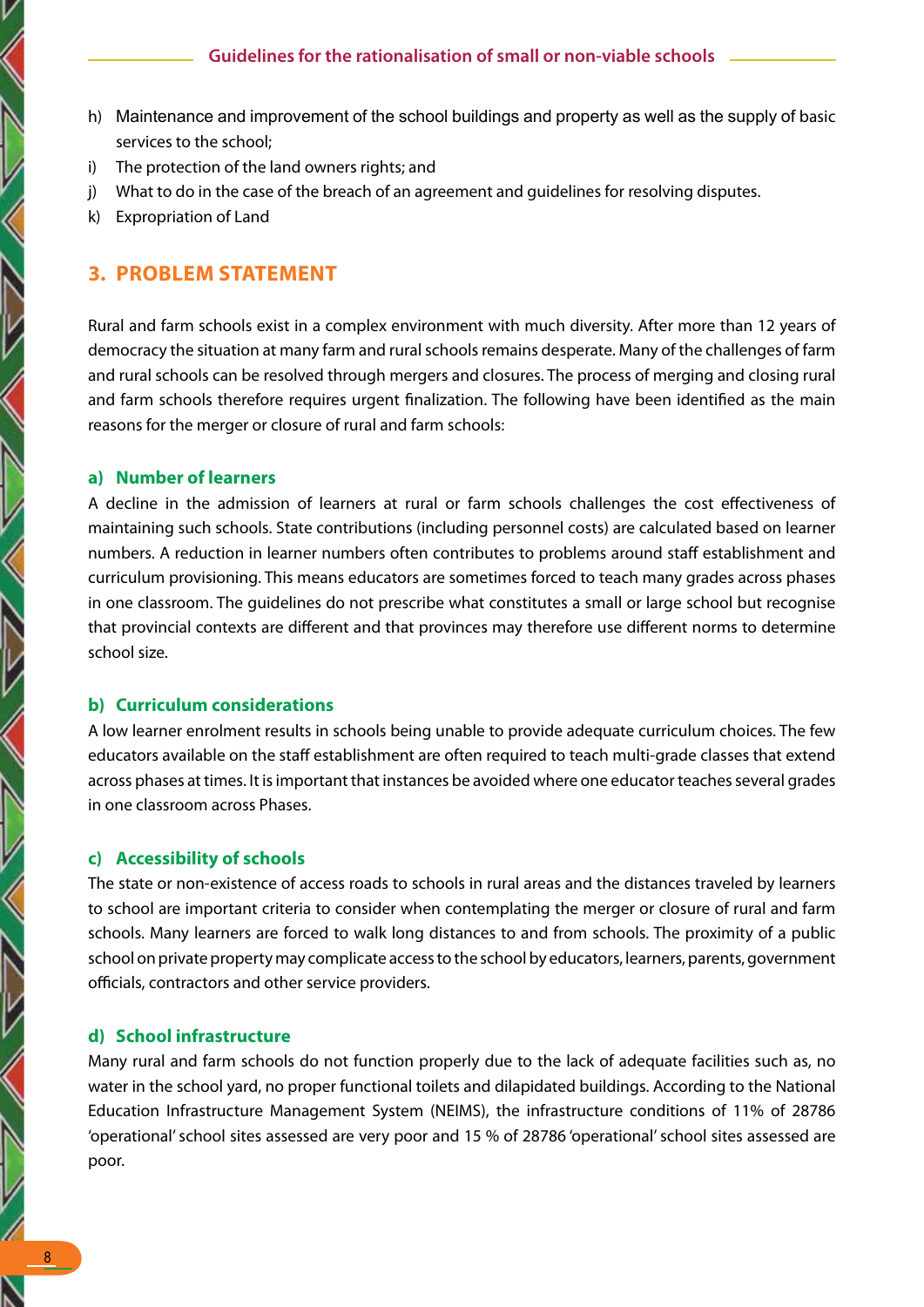In some cases schools with adequate facilities are under-utilised, for example where classrooms stand empty.

Many public schools in rural and farming communities are located on private property which makes the maintenance and/or improvement of the infrastructure of these schools difficult, due to legislation that prohibits the expenditure of public funds on private property.

#### **e) The retention of learners**

The proximity and size of rural and farm schools do not always support the smooth progression of learners from the General Education and Training (GET) phase to the Further Education and Training (FET) phase. This requires careful planning by provinces in order to ensure that when schools are merged or closed in rural and farming communities it does not impede learner progress beyond Grade 7. Small schools in close proximity of each other should be merged into one entity which provide for infrastructure in addition to classrooms such as libraries, laboratories, workshops for practical subjects, sports fields, etc. Learners who are forced to travel long distances must be accommodated in hostels. Safe transport must be provided to transport learners from their homes to the hostel on a weekly, monthly or quarterly basis.

#### **f) Attracting and retaining educators**

Small rural and farm schools do not provide for large staff establishments which detract from the departmental vision to attract and retain educators in rural areas. The broad implementation plan for the merger and closure of schools should include educator accommodation as educators often travel long distances on a daily basis to reach schools.

### **g) Public schools on private property**

In some cases the process of signing Section 14 agreements are prolonged or does not render a positive outcome which may warrant the merger or closure of a school. It is recommended to gauge the attitude of land owners as some of them may be willing to donate land that may accommodate merged schools.

For various reasons land owners resist the signing of Section 14 agreements which may compel the province to close the school, to merge it with another school in the area or to embark on a land expropriation process.

### **4. THE AIM OF THE MERGER AND CLOSURE OF RURAL AND FARM SCHOOLS**

The merger and closure of rural and farm schools aim to improve the quality of education, to expedite the resourcing of schools, to promote access to schools and to ensure the retention of learners and educators in rural and farm schools.

### **5. THE MERGER AND CLOSURE PROCESS**

The merger and closure processes must be approached as a provincial project, which must be completed within a set timeframe. Before the merger and closure processes commence the province must identify the schools eligible for merger and closure. The following research actions must be considered: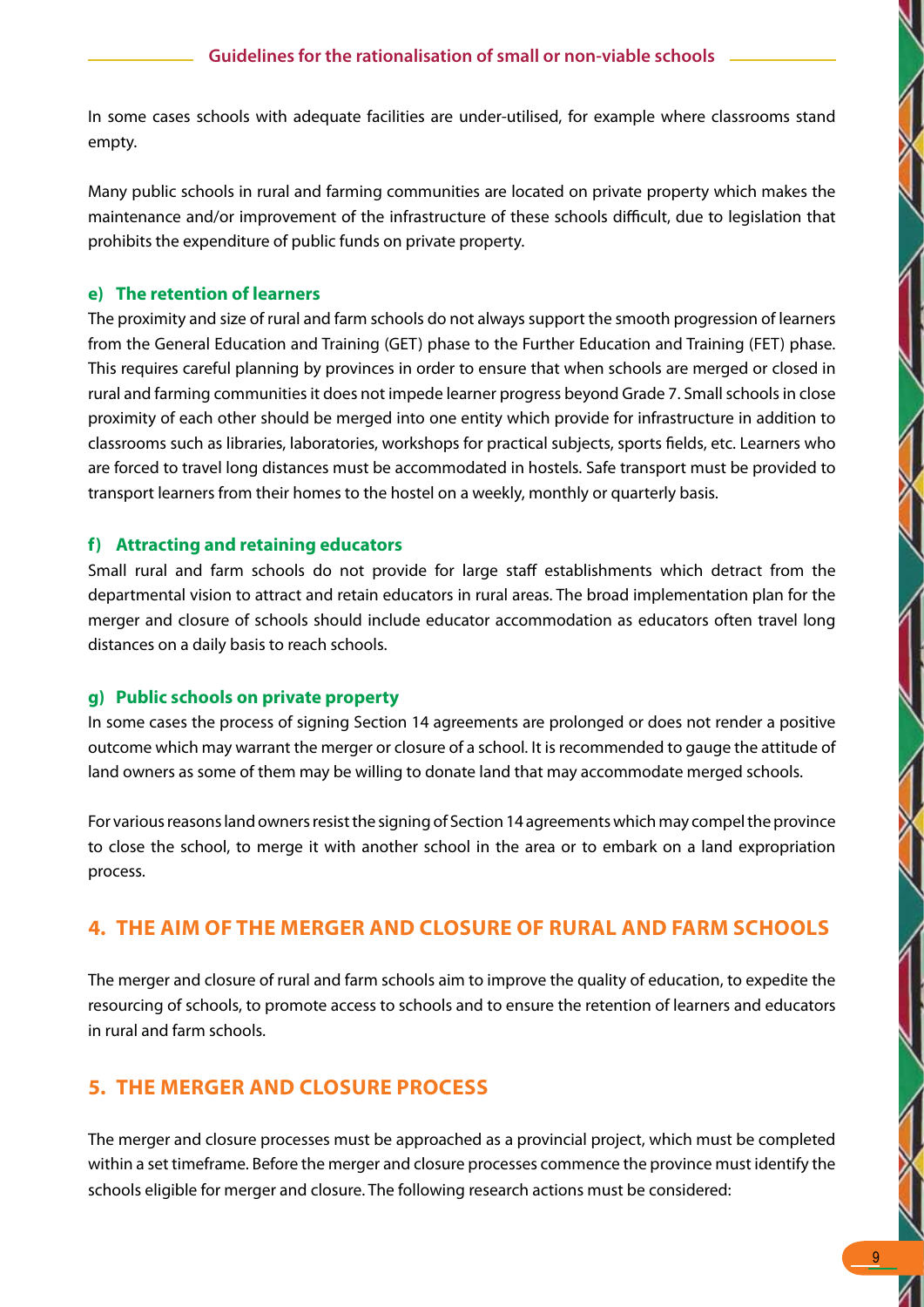### **Guidelines for the rationalisation of small or non-viable schools**

- a) The provincial department must ensure that they have a clear indication of present and predicted settlement patterns and/or population trends in the area;
- b) The provincial department must ensure that they have a clear indication of present and planned local municipality development programmes;
- c) Determine the attitude of land owners as some of them may be willing to donate land that may accommodate merged schools;
- d) Explore ways to attract and retain learners in rural and farm schools especially to ensure transition from the GET phase to the FET phase;
- e) Determine the support required by learners and educators moving from small rural and farm schools to larger merged schools.

### **5.1 The process to merge public schools**

Section 12A of the SASA sets out the merger process of two or more public schools. Before merging two or more public schools the Member of the Executive Council (MEC) must:

#### **Step 1**

Give written notice to the schools in question of the intention to merge them. When merging public schools on private property it is also important to:

- a) Notify the owner of the private property of the MEC's intention to merge the schools in question;
- b) Consider the MEC's contractual obligations in terms of the agreement contemplated in section 14;
- c) Renegotiate the MEC's obligations in terms of the existing agreement if necessary; and
- d) Negotiate a new agreement in terms of section 14 if the single school is to be situated on private property.

### **Step 2**

Publish a notice inviting comments from the public and giving the reasons for the proposed merger in one or more newspapers circulating in the area where the schools in question are situated.

### **Step 3**

Give the governing bodies of the schools in question and any other interested persons an opportunity to make representations within a period of not less than 90 days from the date of the notice referred to in step 2.

### **Step 4**

Consider the representations received from school governing bodies and any other interested persons.

#### **Step 5**

Hear possible appeals against the decision. Section 12A (7) of the SASA makes provision for the governing body of a public school to be merged, to appeal to the Minister against the decision.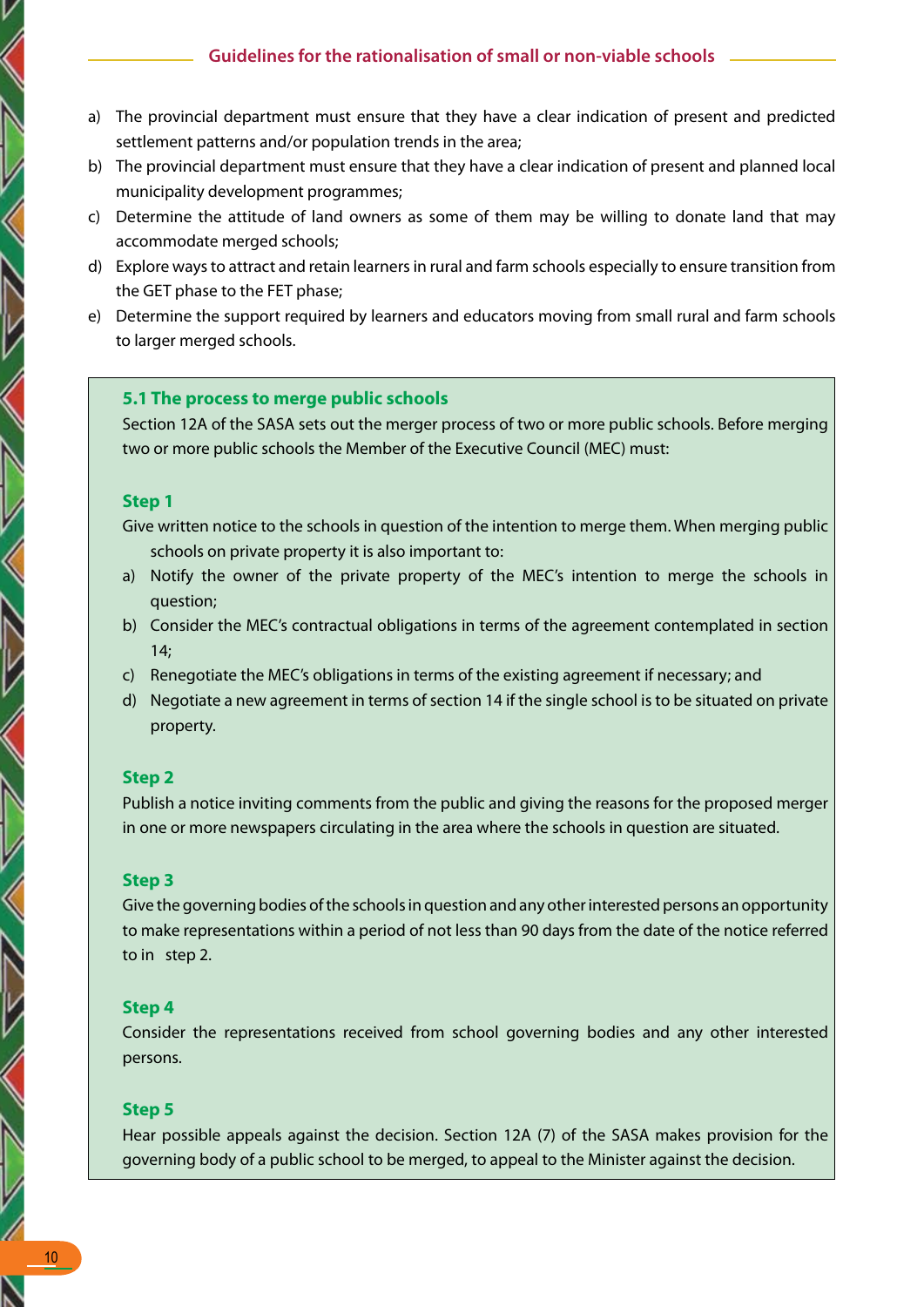### **Step 6**

Ensure compliance with all obligations applicable to labour law. At this point consideration must be given for the position of principal, other school management positions and the allocation of teaching positions. Competencies and training received must be considered when placing educators.

### **Step 7**

The employee assistance programme of the province must support educators moving from small rural or farm schools into larger merged schools. This support must be extended to professional support by district offices regarding the management of larger classroom sizes, assessment approaches and other potential curriculum challenges.

District offices must ensure additional support for learners and the parents of the learners moving from small rural or farm schools into larger merged schools. Educators must also accommodate the different learning needs of learners that move from smaller schools into larger merged schools.

### **Step 8**

Ensure that the now unutilised school is deregistered. Sections 12A, 37 and 58 provides the procedures to follow regarding the management of all assets, liabilities, rights and obligations of the schools that are merged.

**(12A)** (5) All assets, liabilities, rights and obligations of the schools that are merged, must, subject to the conditions of any donation, bequest or trust contemplated in section 37(4), vest in the single school.

**(37)** (4) Money or other goods donated or bequeathed to or received in trust by a public school must be applied in accordance with the conditions of such donation, bequest or trust.

**(58A)** (2) No person may dispose of any assets owned by a *public school* to another person or body without the written approval of the *Member of the Executive Council.*

### **Step 9**

Monitor and evaluate the outcome of the merger process. Make additional recommendations to the provincial coordinating team. Ensure that an interim SGB is elected.

### **Step 10**

Publish the merger of the two or more public schools by notice in the Provincial Gazette.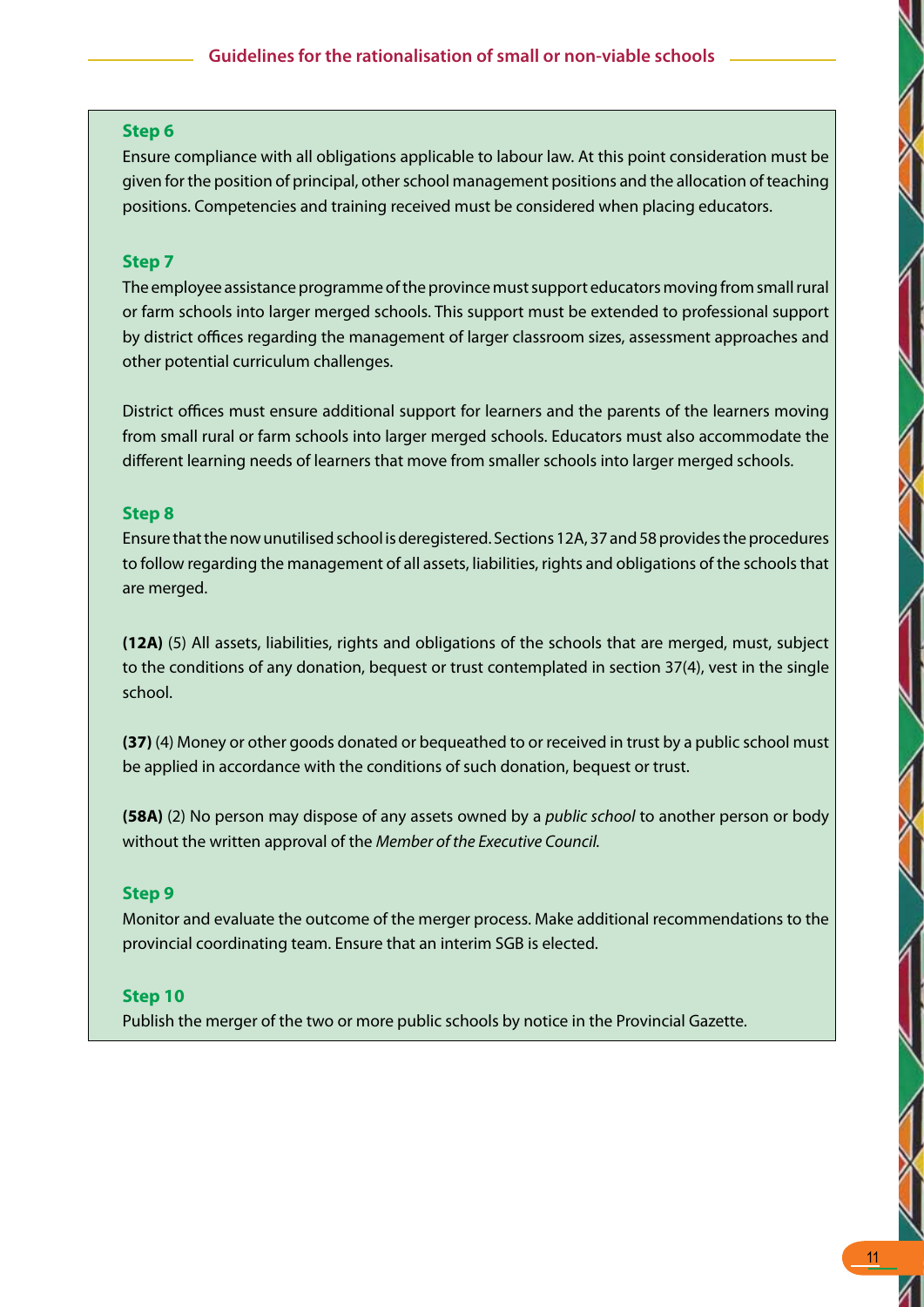#### **5.2 The process to close public schools**

Section 33 of the SASA sets out the process for the closure of public schools. Before closing public schools the Member of the Executive Council must:

#### **Step 1**

Inform the governing body and the broader school community of the intention to close the school and the reasons thereof.

#### **Step 2**

Grant the governing body and broader school community a reasonable opportunity to make representations to the MEC.

#### **Step 3**

Conduct a public hearing (give reasonable notice for the public hearing) to enable the community to make representations to the MEC.

#### **Step 4**

Consider the representations received from the School Governing Body and/or community representations.

#### **Step 5**

Ensure that the now unutilised school is deregistered. Sections 12A, 37 and 58 provides the procedures to follow regarding the management of all assets, liabilities, rights and obligations of the schools that are merged. Section 33(3) provides that all assets and liabilities devolve on the State.

**(12A)** (5) All assets, liabilities, rights and obligations of the schools that are merged, must, subject to the conditions of any donation, bequest or trust contemplated in section 37(4), vest in the single school.

**(33)** (3) If a public school is closed in terms of subsection (1) all assets and liabilities of such school must, subject to the conditions of any donation, bequest or trust contemplated in section 37(4), devolve on the State unless otherwise agreed between the Member of the Executive Council and the governing body of the school.

**(37)** (4) Money or other goods donated or bequeathed to or received in trust by a public school must be applied in accordance with the conditions of such donation, bequest or trust.

**(58A)** (2) No person may dispose of any assets owned by a *public school* to another person or body without the written approval of the *Member of the Executive Council.*

#### **Step 6**

The employee assistance programme of the province must support educators moving from small rural or farm schools into new schools. This support must be extended to professional support by district offices regarding the management of larger classroom sizes, assessment approaches and other potential curriculum challenges.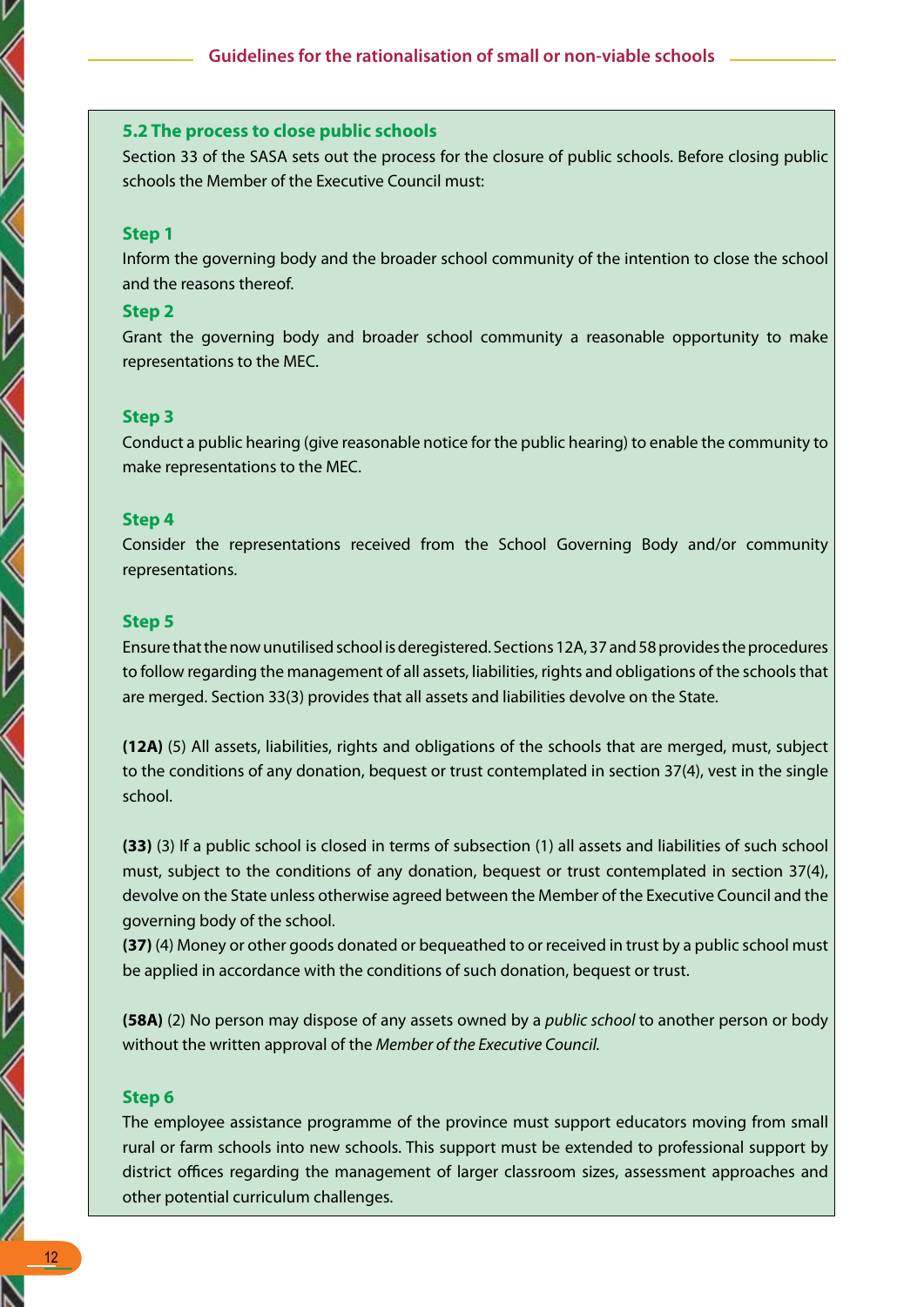District offices must ensure additional support for learners and there parents moving from small rural or farm schools into new schools. Educators must also accommodate the different learning needs of learners that move from smaller schools into new schools.

#### **Step 7**

Monitor and evaluate the outcome of the closure process. Make additional recommendations to the provincial coordinating team.

#### **Step 8**

Publish the closure of the public school by notice in the Provincial Gazette.

### **6. THE PROVINCIAL COORDINATING TEAM**

A provincial coordinating team must be established to guide the merger and closure process. The team must consist of key stakeholders within the provincial department of education dealing with for example the provincial rural education coordinator, human resources, finance, legal services, physical planning, curriculum, scholar transport, school nutrition, etc.

#### **The role of the provincial coordinating team**

- a) Establish a provincial database of all public schools in farm and rural areas. The database should include interalia, the demographic, topographic, infrastructural, as well as, legal ownership of the property.
- b) Publish notices inviting comments from the public and giving the reasons for the proposed merger in one or more newspapers circulating in the area where the schools in question are situated.
- c) Receive representations from the governing bodies of the schools in question and any other interested persons (within 90 days of the placement of the notice).
- d) Consider and respond to the representations received from school governing bodies and any other interested persons in consultation with the district implementation team.
- e) Hear possible appeals against the decision together with the district implementation team.
- f) Ensure compliance with all obligations applicable to labour law.
- g) Monitor and support districts.
- h) Eliminate hinderances that impede the process of concluding agreements ensuring a prompt and efficient delivery of service.
- i) Provide legal assistance to the district during the merger and closure process.
- j) Provide bi-monthly reports to the Head of Department regarding with the merger and closure process in the province.

### **7. THE DISTRICT IMPLEMENTATION TEAM**

The district should establish a transversal task team constituted in terms of relevant skills required for the process e.g. physical planner, circuit manager, legal advisor and any other official with the required expertise. The district implementation team ensures the role out of the merger and closure process. The team must develop an implementation plan taking into consideration school infrastructure, the availability of transport, funding, the school nutrition programme, accommodation, staffing, human resource development, furniture, learner support materials, school grounds, etc. The approach taken by the team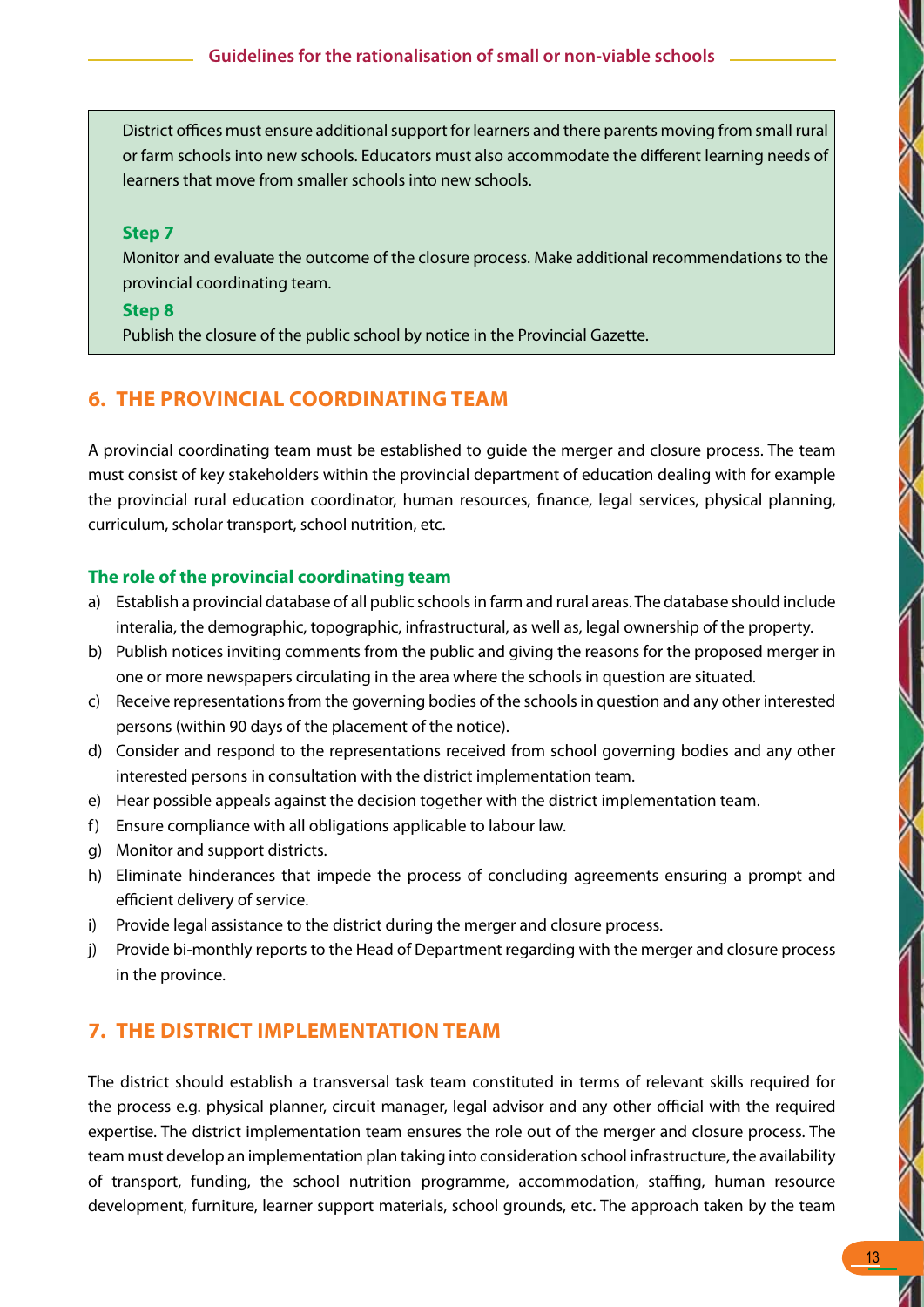should be assertive yet, respectful to all parties involved. The language of communication should take local needs into consideration to allay unnecessary misinterpretation. Written communications must be in any of the eleven official languages easily understood by all parties concerned.

#### **The role of the District Director/ Manager**

- a) Establish the district transversal task team.
- b) Expedite all processes efficiently and effectively, and ensure that the merger and closure process completes within the set time frame.
- c) Ensure that all parties adhere to there obligations in terms of infrastructure and other resources.
- d) Provide monthly reports to the provincial coordinating team regarding progress with the merger and closure process at schools in the district.

#### **The role of the district implementation team**

- a) Establish a district database of all public schools in farm and rural areas. The database should include interalia, the demographic, topographic, infrastructural, as well as, legal ownership of the property.
- b) Consult with local municipalities in order to ensure that the closure and mergers of schools are aligned with municipal integrated development plans.
- c) Support the governing body of the school throughout the merger or closure process.
- d) Provide written notice to the schools in question of the intention to merge or close them.
- e) Consider and make recommendations regarding the position of the principal, other school management positions and the allocation of teaching positions. This must be done in line with the requirements of labour law.
- f) Ensure employee assistance and professional support for educators moving from small rural or farm schools into larger merged schools.
- g) Ensure additional support for learners and there parents moving from small rural or farm schools into new schools.
- h) Ensure the deregistration of the unutilised school building.
- i) Manage all assets, liabilities, rights and obligations of merged or closed schools according to the procedures stipulated in Sections 12A, 37 and 58 of the SASA.
- j) Keep written records of all processes regarding the merger and/or closure of schools.
- k) Monitor and evaluate the outcome of the merger and closure process and make additional recommendations to the provincial coordinating team.

### **8. MERGING 'FEE-SCHOOLS' WITH 'NO-FEE SCHOOLS'**

In some instances farm schools may merge with village schools which may result in learners from a 'no-fee school' entering a school that charge monthly school fees. In this case the guidelines document recommends that the learners inherited from the farm or rural no-fee school be given automatic exemption and their allocation from the Provincial Education Department be transferred to the new or merged school. Provincial Education Departments must review the poverty score of the new or merged school to determine its new ranking. If the new ranking places the school in a fee-charging quintile then the fee exemption policy will apply according to Section 39 of the SASA. If the school is placed in a no-fee quintile then the no-fee policy will apply to all learners in the school.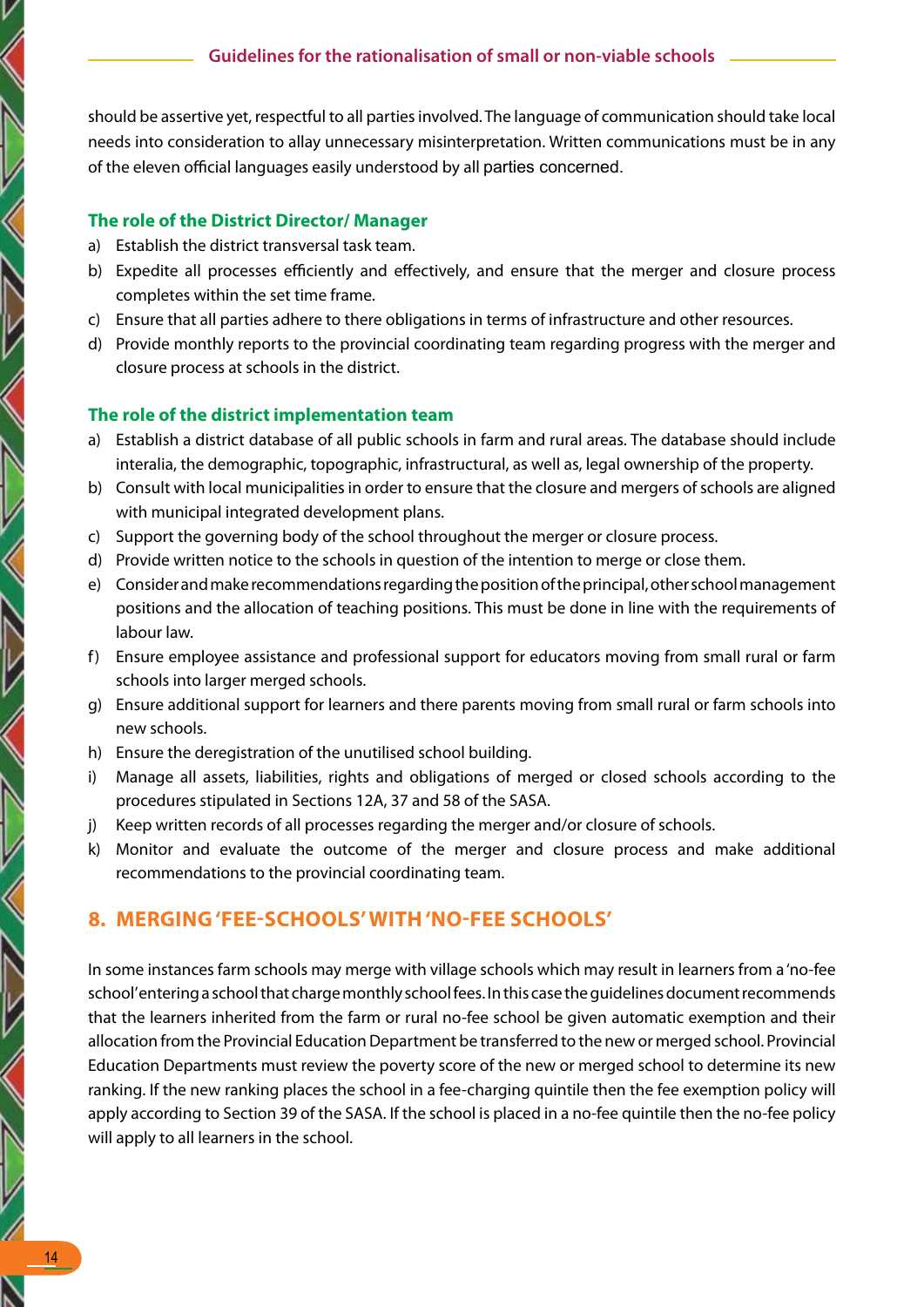### **9. CONSULTATION**

Consultation with educators at schools earmarked for mergers and closures will ensure the smooth implementation of the amalgamation of rural and farm school process. The consultation process must also extend to parents, NGO's, traditional leaders, broader communities, farmer unions, teacher unions and school governance structures. Teachers Unions must be engaged in the various bargaining councils.

The continuous dissemination of information between land owners, traditional authorities and the provincial departments of education will enhance relationships and assist cooperation. This can take the form of a periodic newsletter stating current developments and future plans for education in the province.

### **10. SCHOOL GOVERNING BODIES (SGBs)**

The SASA in Section 12A provides the procedures to follow regarding the SGBs of the schools that are merged:

- **(12A)** (6)(a) The governing bodies of the schools that are merged must have a meeting before the merger to constitute a single interim governing body comprising of all the members of the governing bodies concerned.
	- (b) The interim governing body must decide on the budget and differences in codes of conduct and school fees, as well as any issue that is relevant to the merger or which is prescribed, until a new governing body is constituted in terms of sections 23 and 28.

### **11. LANGUAGE, RELIGION AND CULTURAL CONSIDERATIONS**

The SASA in Section 6 outlines the language policy for public schools:

- **(6)** (2) The governing body of a public school may determine the language policy of the school subject to the Constitution, this Act and any applicable provincial law.
	- (3) No form of racial discrimination may be practised in implementing policy determined under this section.
	- (4) A recognised Sign Language has the status of an official language for purposes of learning at a public school.

Language should be considered during the process of merging and closing schools. The medium of instruction in the Foundation Phase should reflect the primary language or home language of the learners.

The merger and closure process should respect and take into consideration the diverse religious community of South Africa. The SASA in Section 7 addresses freedom of conscience and religion in public schools: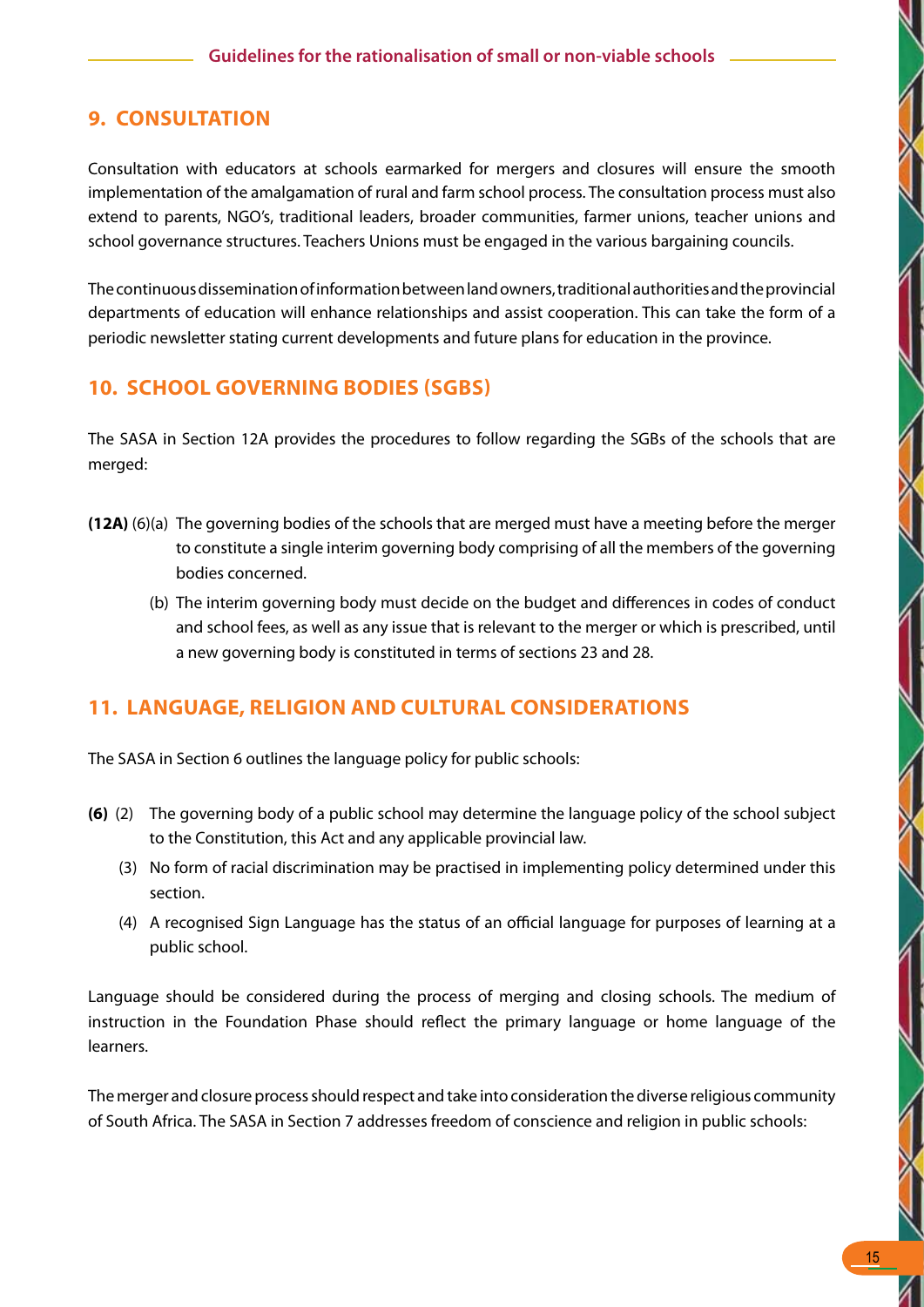#### **Guidelines for the rationalisation of small or non-viable schools**

**(7)** Subject to the Constitution and any applicable provincial law, religious observances may be conducted at a public school under rules issued by the governing body if such observances are conducted on an equitable basis and attendance at them by learners and members of staff is free and voluntary.

In the same way the merger and closure process should respect and take into consideration different cultural or traditional practices sometimes associated with schools. This becomes important when for example a school was named after a local traditional leader and may have to be merged with another school named after another traditional leader.

**KENAST** 

ļ

ľ

ľ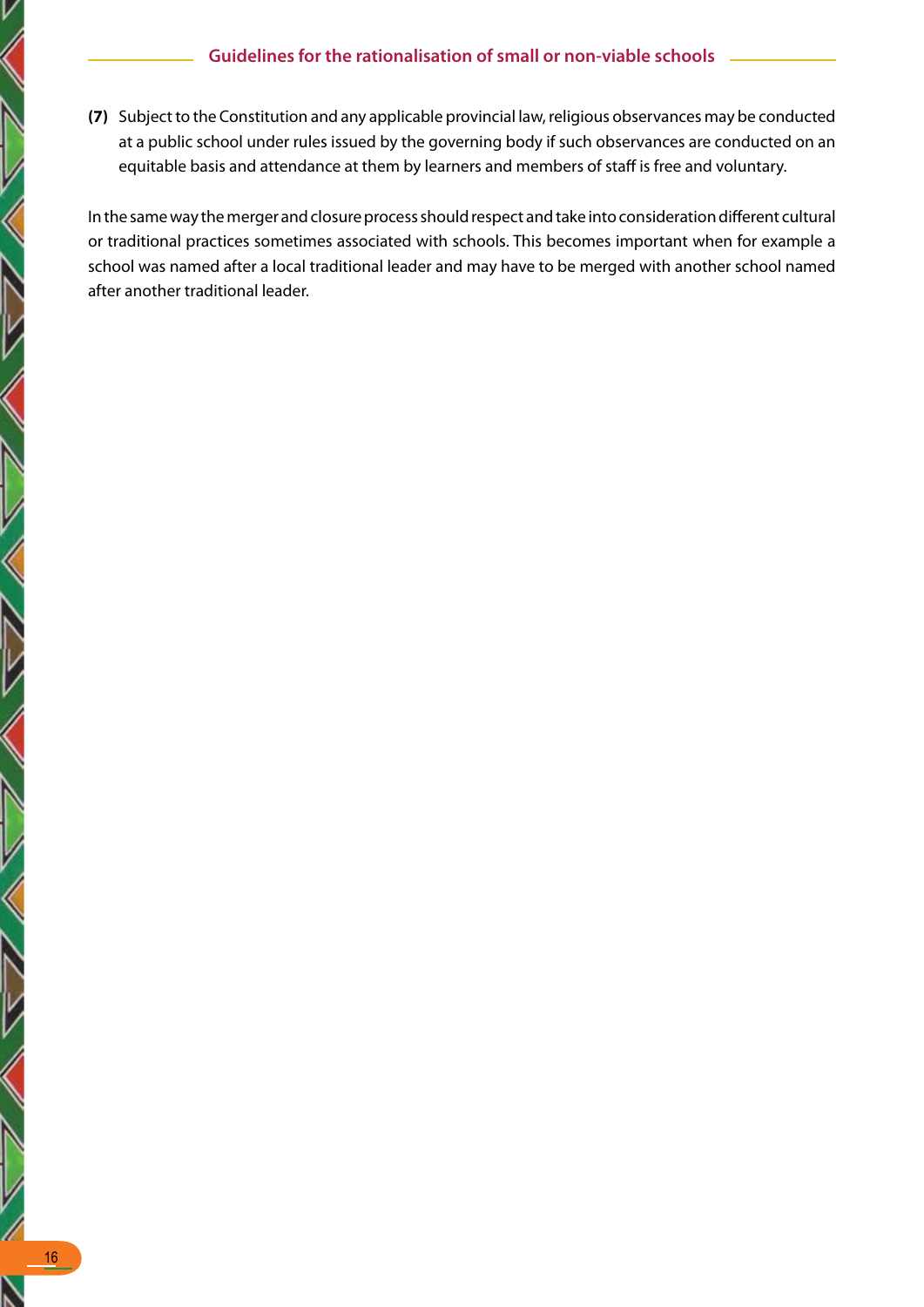## **DIRECTORATE RURAL EDUCATION**

 $\Diamond$ 

**Guidelines for the Implementation of Section 14 Agreements**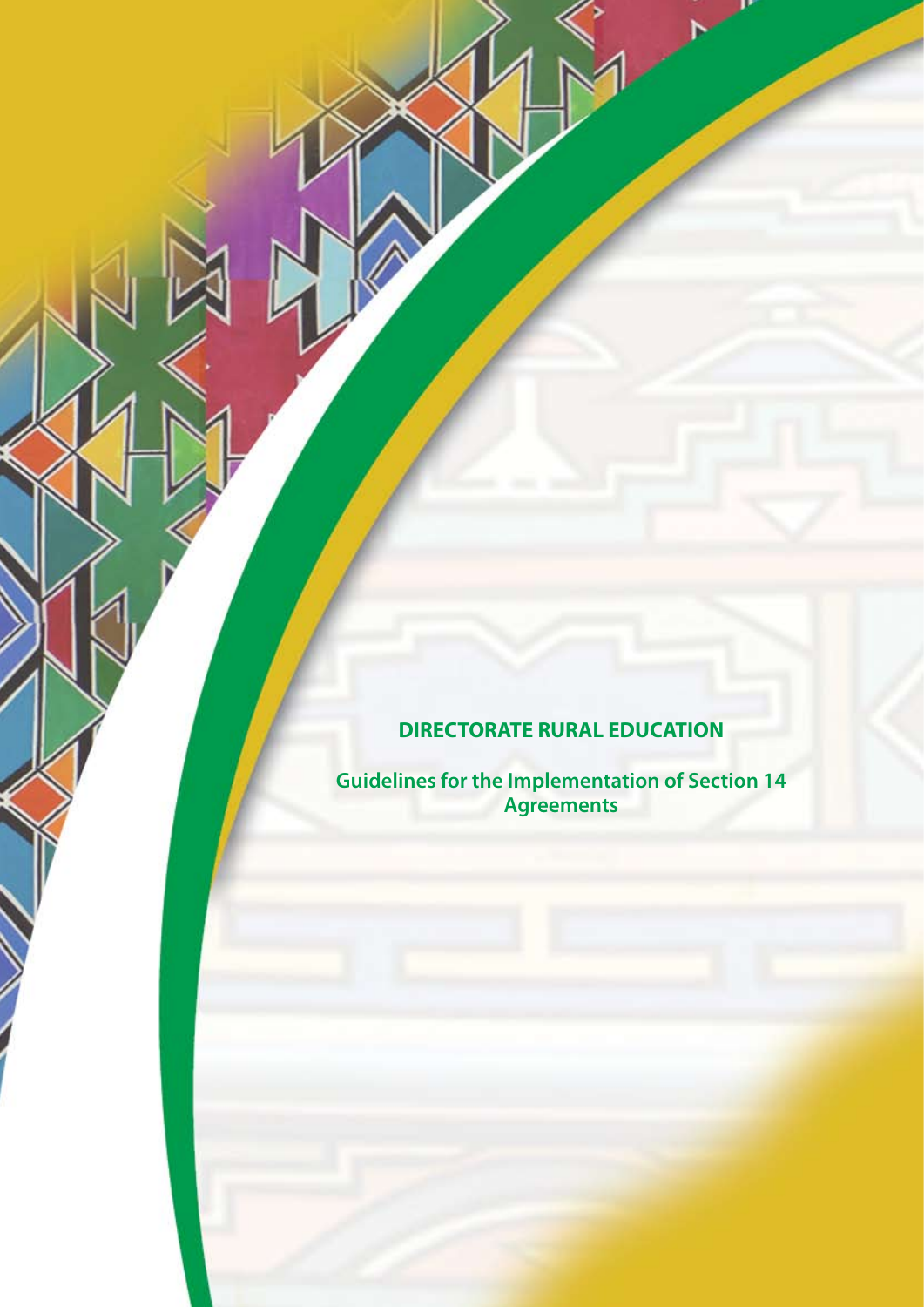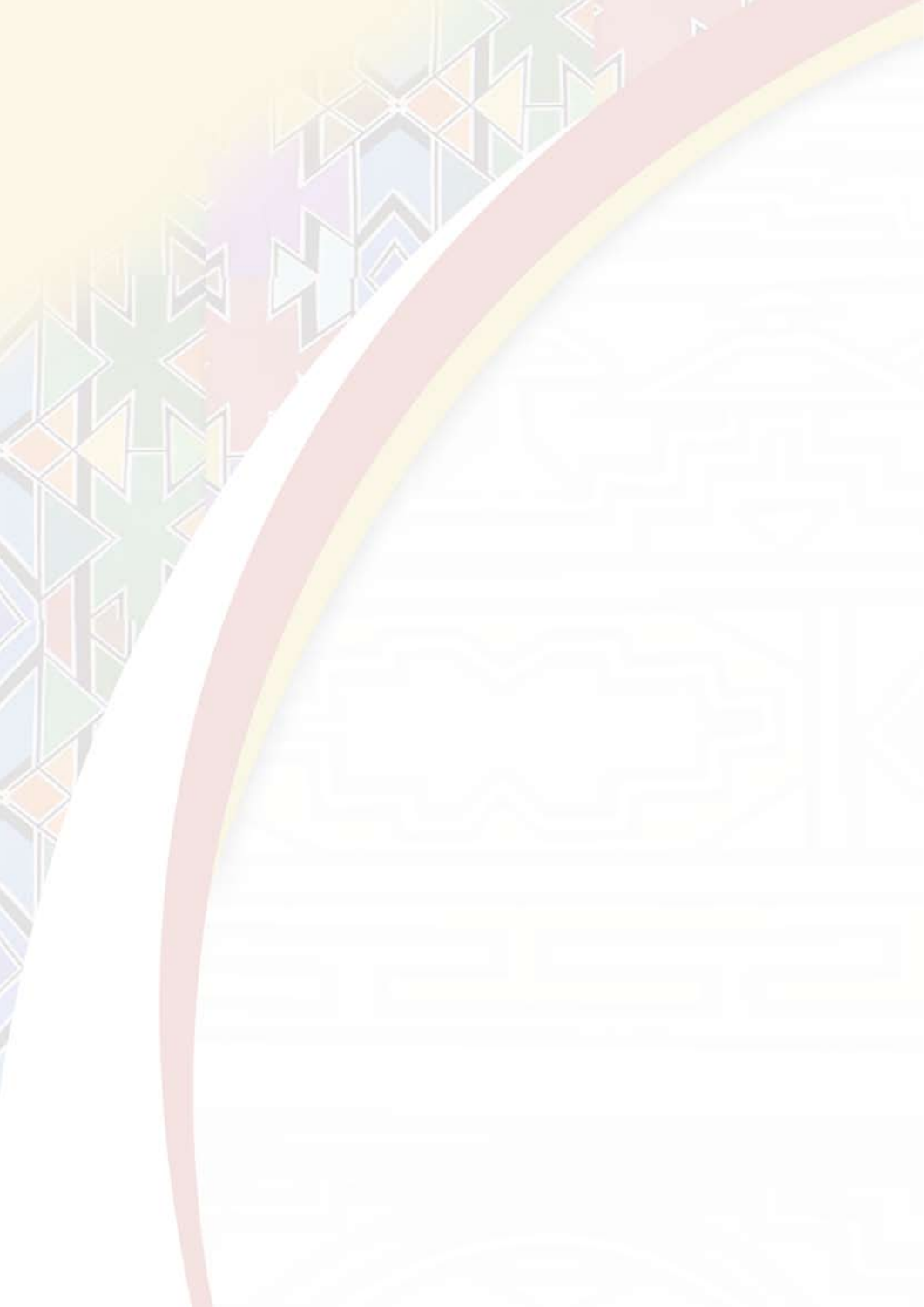## **TABLE OF CONTENTS**

| 1. Background                                                                                                | 20 |
|--------------------------------------------------------------------------------------------------------------|----|
| 2. Legislative Framework                                                                                     | 20 |
| 3. Criteria for Entering into a SASA, Section 14 Agreement                                                   | 20 |
| 4. Role of the Provincial Rural Coordinator                                                                  | 21 |
| 5. Role of the DISTRICT DIRECTOR (DD) / MANAGER (DM)                                                         | 21 |
| 6. Role of the district team dealing with section 14 agreements                                              | 22 |
| 7. Governance of public school on private property                                                           | 23 |
| 8. Access to schools on private property                                                                     | 23 |
| 9. Security of occupation and use of the property by the school                                              | 23 |
| 10. Maintenance and improvement of the school buildings and property and<br>supply of the necessary service. | 24 |
| 11. Protection of owner's rights                                                                             | 24 |
| 12. Breach of agreement and dispute resolutions                                                              | 24 |
| 13. Land donations                                                                                           | 24 |
| 14. Expropriation of land                                                                                    | 25 |
| Glossary                                                                                                     | 27 |

 $\overline{A}$ 

 $\overline{\mathbb{N}}$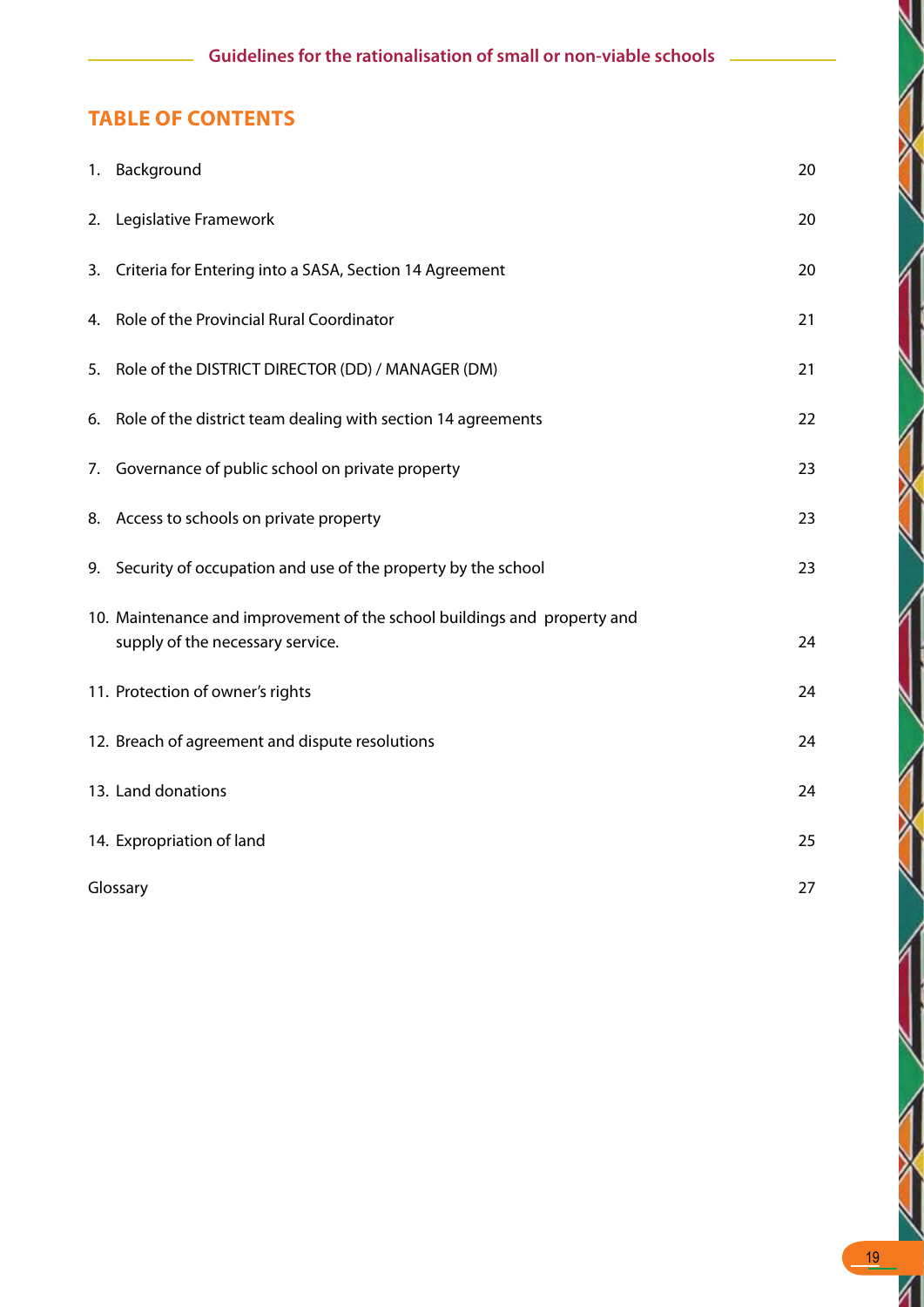### **1. BACKGROUND**

In terms of section 29 of the Constitution of the Republic of South Africa, 1996 all children have a right to basic education irrespective of their geographical location. The 2005 Ministerial Committee Report on Rural Education alludes to the poor quality of education in public schools on private property (PSOPP) particularly, schools in the farm and rural areas. The quality of education is compromised by the protracted process in concluding Section 14 Agreements as envisaged in South African Schools Act (SASA). Furthermore, the findings of the Ministerial Committee endorse the idea of more effective and creative implementation of Section 14 to enhance the delivery of quality public education.

In line with effective delivery of quality education, the following guidelines are envisaged to speed up the process of managing the conclusion of Section 14 Agreements effectively and efficiently.

### **2. LEGISLATIVE FRAMEWORK**

- 2.2 The Constitution of South Africa, 1996
- 2.3 South African School Act, 1996 (Act No. 84 Section 14 and 58 of 1996)
- 2.4 South African Schools Act: Public Schools on private property Regulations relating to the minimum requirements for an agreement between the member of the executive council and the owner of the private property on which a public school is situated (Government Gazette No. 18566 Vol.390)
- 2.5 Education Laws Amendment Act No. 100 of 1997 (Government Gazette No. 18480 Vol. 389)
- 2.6 Education Laws Amendment Act No. 53 of 2000 (Government Gazette No. 21783 Vol. 425)

### **3. CRITERIA FOR ENTERING INTO A SASA, SECTION 14 AGREEMENT**

The logistical situation will determine the viability of having to enter into an agreement with a landowner. Where practically possible it would be expedient to minimize the scenario of public schools on private property.

Some of the criteria to consider before entering into an agreement with a private land owner are:

- 3.1 Evidence of legal ownership must be provided by the land/property owner ( for example, proof of identity; title deed; affidavit where necessary)
- 3.2 The land owner is willing to enter into an agreement and does not perpetually harass the learners or teaching staff.
- 3.3 The school environment is potentially conducive to teaching and learning, that is, adequate infrastructure, sanitation and other amenities are available or can be availed.
- 3.4 Viability in terms of consistency in the enrolment of learners over a period of three or more years.
- 3.5 Majority of the learners reside on the land or within reasonable distances from the school; preferably the school closest in proximity to where the learner resides, hence the learner does not have to pass the school and go to another which is further away.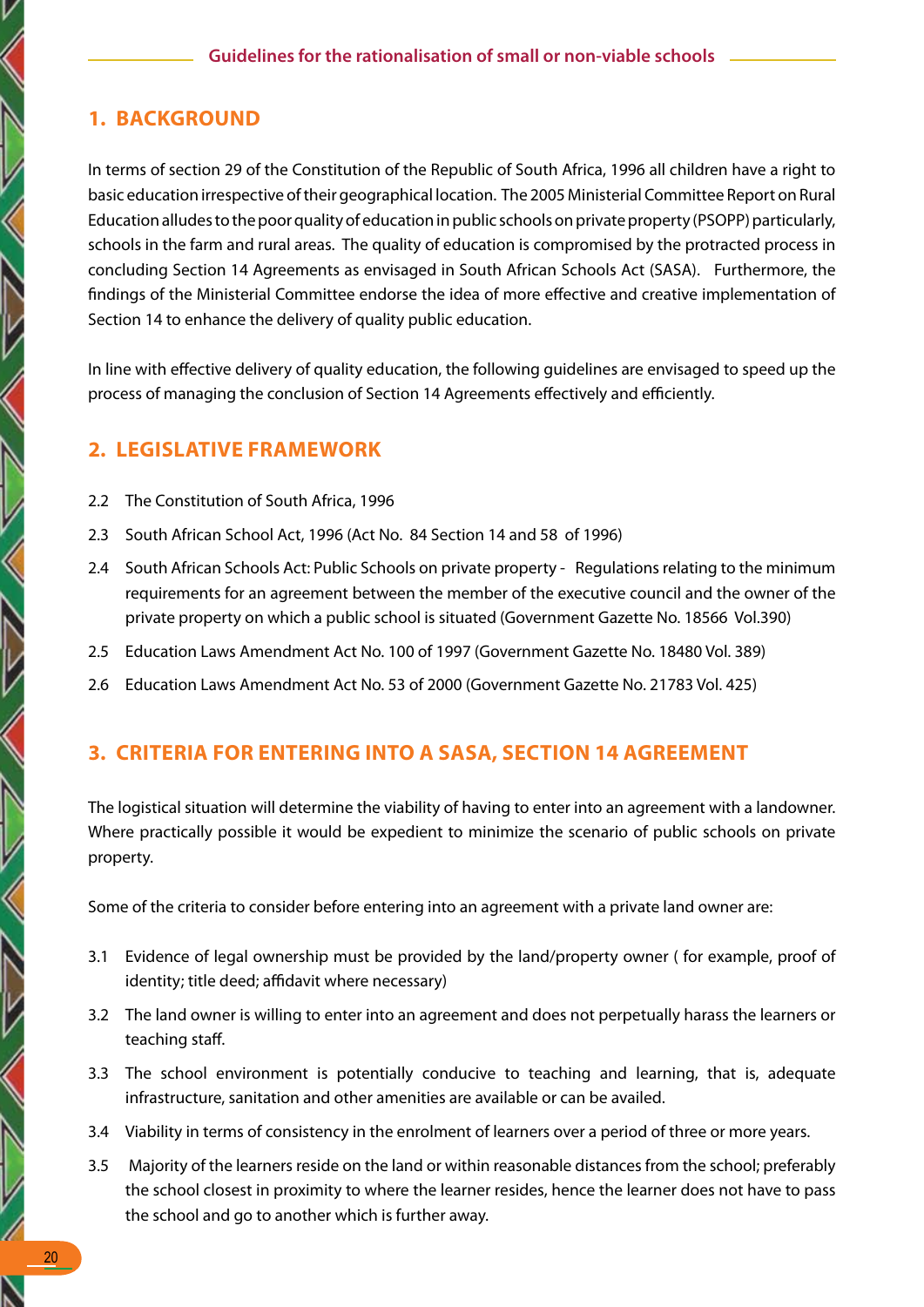### **Guidelines for the rationalisation of small or non-viable schools**

- 3.6 Learners attend the school in question as there are no other public schools in the vicinity where they can access education.
- 3.7 The safety and security of the school community is not at risk.
- 3.8 SASA No. 84 Section 58 of 1996 (expropriation of land) will apply as a last resort if 3.2 do not work, and there is a dire need for utilization of the property for educational purposes.

### **NOTE**

- a. In the event that the land owner is belligerent and / or unwilling to enter into an agreement, alternate arrangements may need to be made to accommodate the learners and teachers or expropriation of the land as a solution should be considered if the school is viable and there is a need for its continued existence.
- b. Low learner enrolments present a multitude of challenges that generally compromises quality education; hence agreements must be entered into with discretion. However, if development of settlement is envisaged and the school in question would service the community, it would be expedient to enter into an agreement despite the present dwindling learner enrolment.

### **4. ROLE OF THE PROVINCIAL RURAL EDUCATION COORDINATOR.**

- 4.1 Establish a provincial database of all public schools on private property in farm and rural areas. The database should include interalia, the demographic, topographic, as well as, legal ownership of the property.
- 4.2 Monitor and support districts in the process of concluding the SASA, section 14 agreements to ensure legal compliance.
- 4.3 Eliminate hindrances that impede the process of concluding agreements ensuring a prompt and efficient delivery of service.
- 4.4 Facilitate provision of legal assistance for the district with regard to the conclusion of agreements.
- 4.5 Facilitate conclusion of agreements on land donations (see 3.1)
- 4.6 Maintain a provincial database of all agreements.
- 4.7 Develop tools to monitor contractual obligation within the framework of guidelines and lease agreement.

### **5. ROLE OF THE DISTRICT DIRECTOR (DD) / MANAGER (DM)**

5.1 Establish a transversal team constituted in terms of relevant skills required for the process e.g. physical planner, circuit manager, legal advisor and any other official with the required expertise.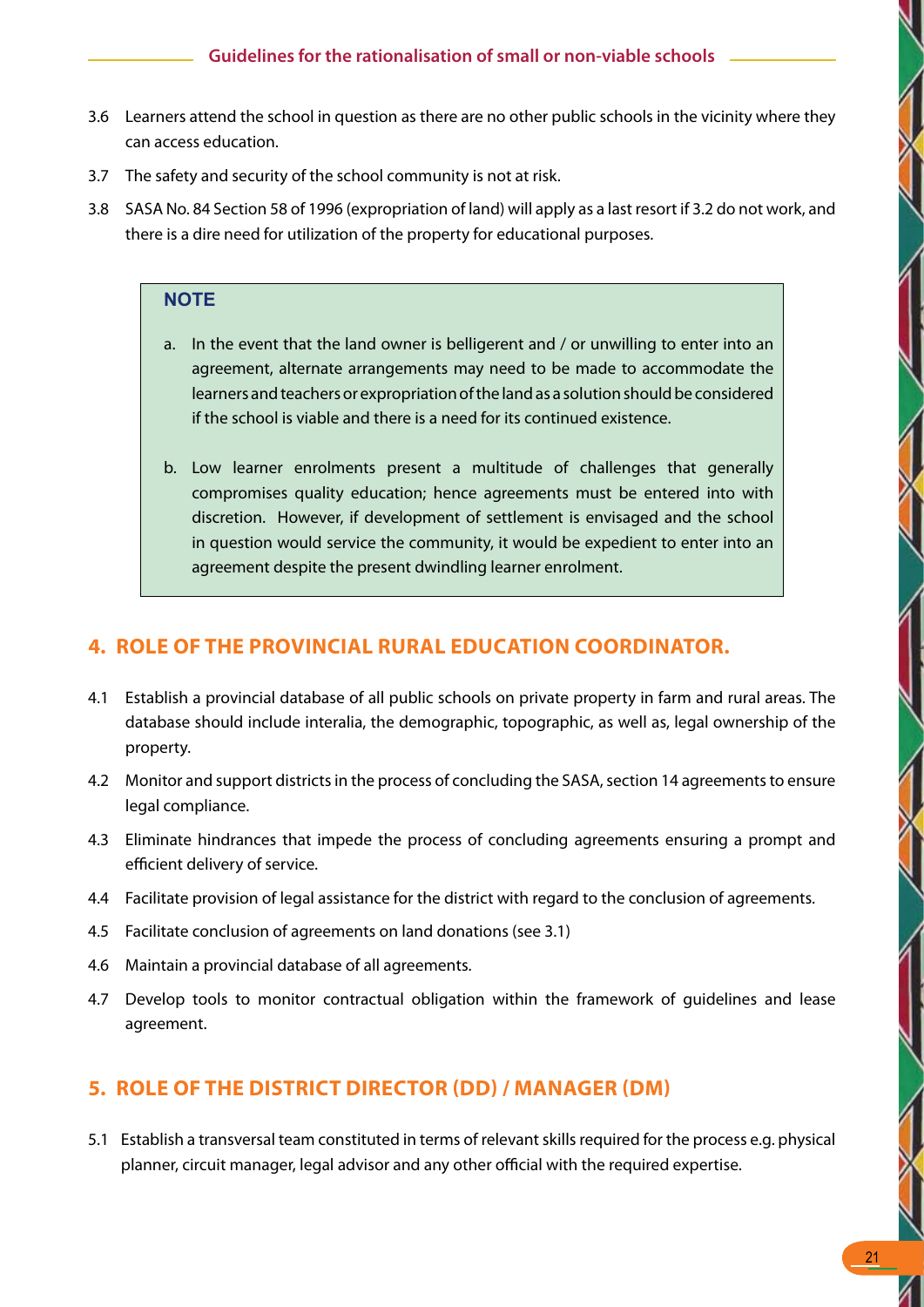- 5.2 Expedite all processes efficiently and effectively to eliminate unnecessary delays and alienation of potential donors by putting together a project team, who will manage the process within a specific timeframe.
- 5.3 Take all reasonably practical measures to assist the parties in honouring their obligations in terms of infrastructure and other resources. All parties involved should act in the best interest of the child.
- 5.4 Submit District report on PSOPP matters as requested by the provincial office, this may include payments, viability, functionality and other contractual obligations.

### **6. ROLE OF THE DISTRICT TEAM DEALING WITH SECTION 14 AGREEMENTS**

- 6.1 Establish a district database of all public schools on private property (PSOPP) in farm and rural areas. The database should include inter alia, the demographic, topographic, as well as, legal ownership of the property.
- 6.2 Keep written records of meetings and agreements
- 6.3 Determine the status of agreements at the schools.
- 6.4 Examine the title deeds of the property and verify that provision is made for the school in the event that the property changes ownership, either through a process of sale, ill health or demise of the owner.
- 6.5 Verify compliance with, Section14 of the SASA where agreements have been concluded.
- 6.6 Effect amendments to the agreement where there is a lack of consistency in terms of the provisions of the Act. There may be a need to begin the process afresh.
- 6.7 Inform and involve the SGB in the process of determining the feasibility of entering into an agreement with the land owner, where agreements have not been signed. The views of the governing body on the proposed agreement must be taken into consideration.
- 6.8 Negotiate in good faith and strive for the best deal (e.g. land donation, non rental contract) especially where there is low learner enrolment.
- 6.9 Negotiate for a possible donation of land, especially where land owners give indications of lack of time to meet their obligations towards the school.
- 6.10 Make copies of the signed agreement available to the owner, district office and school governing body (SGB). The SGB, in turn, must inform all internal stakeholders and whosoever may be affected by the agreement or amendments thereto to ensure that obligations are met.
- 6.11 The approach taken by the project team should be assertive yet, respectful to all parties involved.
- 6.12 The language of communication should be taken into consideration to allay unnecessary misinterpretation.
- 6.13 The proposed agreement must be in any of the eleven official languages easily understood by all parties concerned.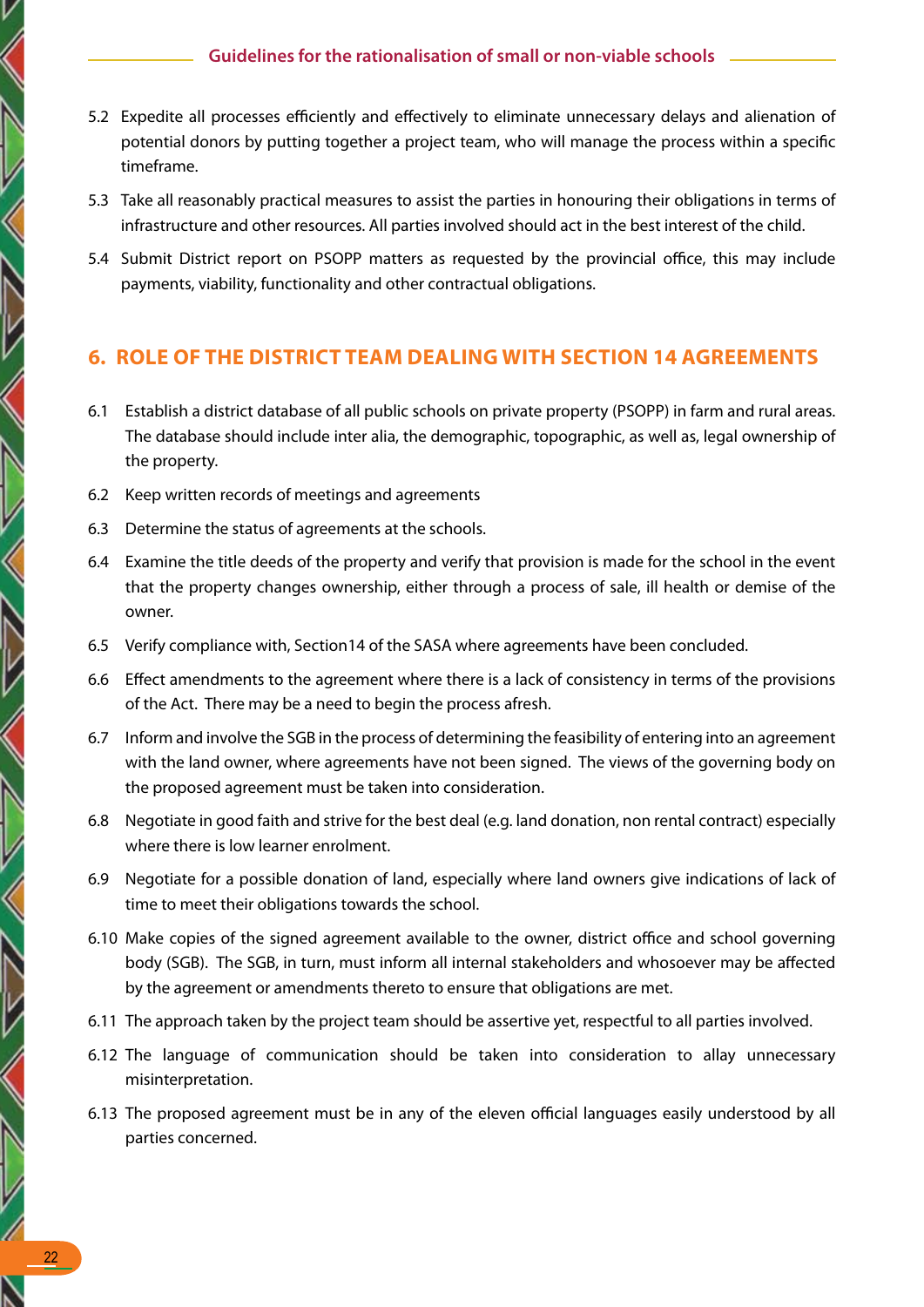### **7. GOVERNANCE OF A PUBLIC SCHOOL ON PRIVATE PROPERTY**

- 7.1 All reasonable maintenance, including insurance, security to the buildings and immovable assets and improvements is the responsibility of the owner in terms of the provisions of the Deeds Registeries Act, 1937 (Act No. 47 of 1937). However, if such maintenance is the responsibility of the school, a separate agreement must be entered into between the school and the Owner stipulating the extent of the maintenance. Such an agreement may be entered into between the school and Owner only if the SGB has been allocated section 21(1) function in terms of SASA
- 7.2 In the spirit of quality education and the interest of maintaining the school buildings and other physical amenities, regular meetings between the land owner and the SGB are necessary.
- 7.3 The land owner must be provided with the constitution of the SGB and the South African Schools Act (refer to legislative framework above) to facilitate the awareness of obligations, roles and responsibilities of school governing bodies.
- 7.4 In order to facilitate the process of obtaining permission for employees to attend the capacity building programme for the school governing bodies, the land owner must be provided with a copy of the training schedule.
- 7.5 In the case of an agreement being reached between a religious organization and the MEC, the SGB must develop a policy on religious observances as contemplated in the Policy on Religion and Education, 2003 (Government Gazette No 25459 of 2003).
- 7.6 Minutes of these meetings must be signed by both parties.

### **8. ACCESS TO SCHOOLS ON PRIVATE PROPERTY**

- 8.1 The land owner may exercise his/her right of access to the property if such a right does not violate the best interest of the learner.
- 8.2 The Department of Education in collaboration with Department of Public Works must ensure erection of clear road signage giving directions to the school.
- 8.3 An access road to the school must also be facilitated through negotiations with the local municipality and the Departments of Education, Transport and Public Works.

### **9. SECURITY OF OCCUPATION AND USE OF THE PROPERTY BY THE SCHOOL**

- 9.1 The land owner may not deprive the school the right to occupation or use of the property for activities related to education.
- 9.2 A separate agreement must be concluded for the accommodation of educators, establishment of food gardens and hostels, where the need arises.
- 9.3 The demarcation of the land is the responsibility of the land owner.
- 9.4 The agreement must make provision for the fencing of the demarcated area and for the access roads.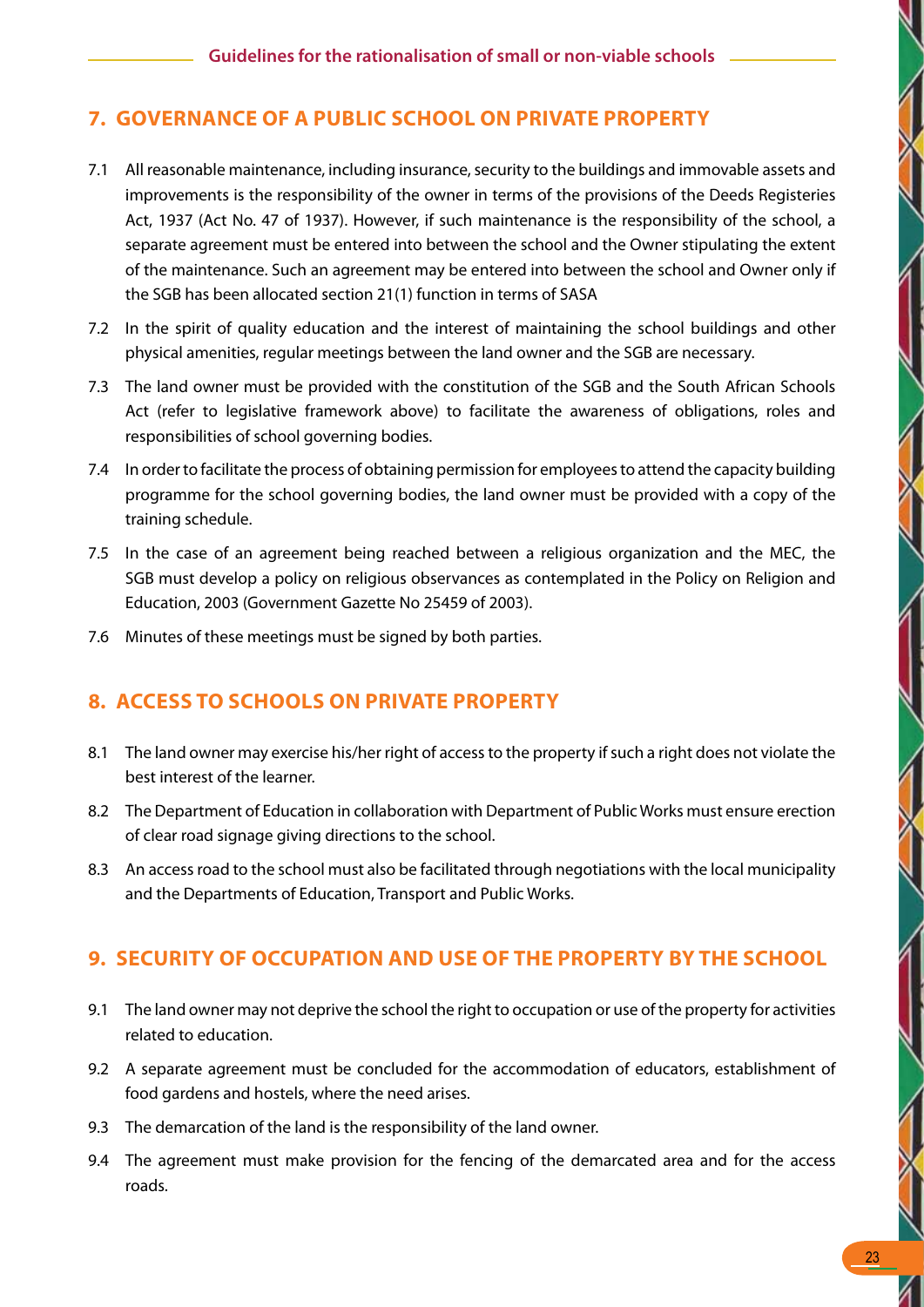## **10. MAINTENANCE AND IMPROVEMENT OF THE SCHOOL BUILDINGS AND PROPERTY AND SUPPLY OF THE NECESSARY SERVICE.**

- 10.1 Additions to the existing building should be done in accordance with the terms of agreement between the land owner and the MEC for Education. If the agreement does not stipulate such a proviso, it must be amended to provide for the additions to the existing building.
- 10.2 The agreement must also make provision for compensation of additional improvement made to immovable assets in the event of a merger (section 12 A of SASA) or closure (section 33 of SASA).
- 10.3 Parties to the agreement must honour their obligations in terms of the maintenance of the property.

### **11. PROTECTION OF OWNER'S RIGHTS**

- 11.1 All issues pertinent to rentals and leases must be clearly specified in the agreement.
- 11.2 Undue delay of payments should be avoided as it is often the cause of grievances resulting into disputes.

### **12. BREACH OF AGREEMENT AND DISPUTE RESOLUTIONS**

- 12.1 Should there be a breach of agreement by either of the parties, and the appeal is disregarded or reaches a deadlock, the responsible official must rely on the assistance of legal services. Legal services must facilitate the amicable resolution of disputes resulting from non-compliance with the agreement.
- 12.2 Legal services must ensure that all disputes emanating from non compliance with the agreement are resolved amicably.

### **13. LAND DONATIONS**

If the District Task Team has successfully negotiated a land donation, the provincial office must facilitate the conclusion of the agreement. However, prior to entering such an agreement the provincial office will request the Department of Local and Provincial Government (DPLG) to complete a geo-tech report. The DPLG will only conduct a geo-tech audit if it deems it feasible. This property will not be accepted nor registered without a geo-tech report. The geo-tech report is an audit of the land which appraises the land in terms of availability of water, dolomitic conditions, etc. and is a costly process. In essence, the provincial office will not accept a donation of any sort that will incur unreasonable expenses or be a burden to the State in any way, especially financially.

The Provincial Department of Education must facilitate the process of transfer of land, and all legal documentation must be signed and copies properly filed.

It tends to be a long and tedious process. The district task team must make continuous follow ups and keep the donor informed of proceedings. There is a tendency of losing out on a good preposition simply because of delays but mostly owing to lack of communication.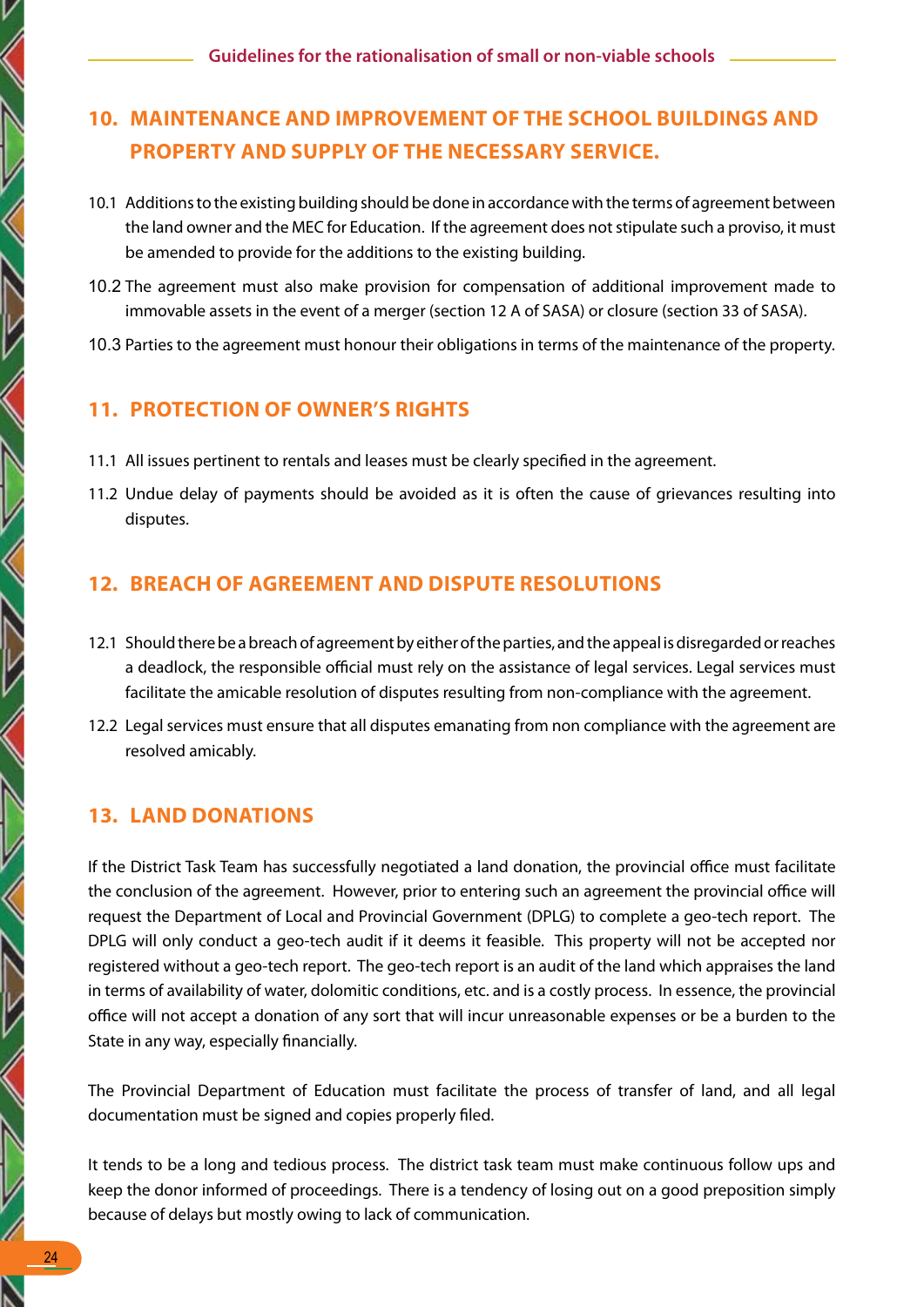### **14. EXPROPRIATION OF LAND**

The report of the Ministerial Committee on Rural Education (2005) proposes that the Department of Education provide guidelines for the rationalisation of small rural and farm schools including closures, mergers and expropriations. The South African Schools Act, 1996 (Act No. 84 of 1996), Section 58, provides for the expropriation of land or a real right in or over land for any purpose relating to school education in a province.

The Expropriation of land for purposes relating to school education should be considered as a last resort and with the aim to improve the quality of education, to expedite the resourcing of schools, to promote access to schools and to ensure the retention of learners and educators in rural and farm schools.

- 14.1 The expropriation of land process must be approached as a provincial project, which must be completed within a set timeframe. Before the expropriation of land process commences, a provincial audit must be performed to identify the public schools on private property where the expropriation of land is appropriate.
- 14.2 Section 58 of the SASA sets out the process to follow for the expropriation of land or a real right in or over land for any purpose relating to school education in a province.

58 (1) The Member of the Executive Council may, if it is in the public interest to do so, expropriate land or a real right in or over land for any purpose relating to school education in a province.

14.3 Before the expropriation process begins the Member of the Executive Council (MEC) for Education must:

### **Step 1**

Give notice in the Provincial Gazette of his or her intention to expropriate in terms of Section 58 (1) of the SASA. The notice in the Provincial Gazette must:

- a) identify the land or any real right in or over the land;
- b) give interested parties an opportunity to make written submissions regarding the expropriation within a period of not less than 30 days; and
- c) Invite any person claiming compensation as a result of the expropriation to enter into negotiations with the Member of the Executive Council in that regard, and draw attention to the provisions of Section 58 (5) of the SASA which states:

58 (5) Any expropriation contemplated takes effect immediately even though compensation payable in respect of such land or real right in or over such land has not been finally determined or paid.

### **Step 2**

The Member of the Executive Council may, after considering all the written submissions, expropriate the land or any real right in or over the land by notice in the Provincial Gazette.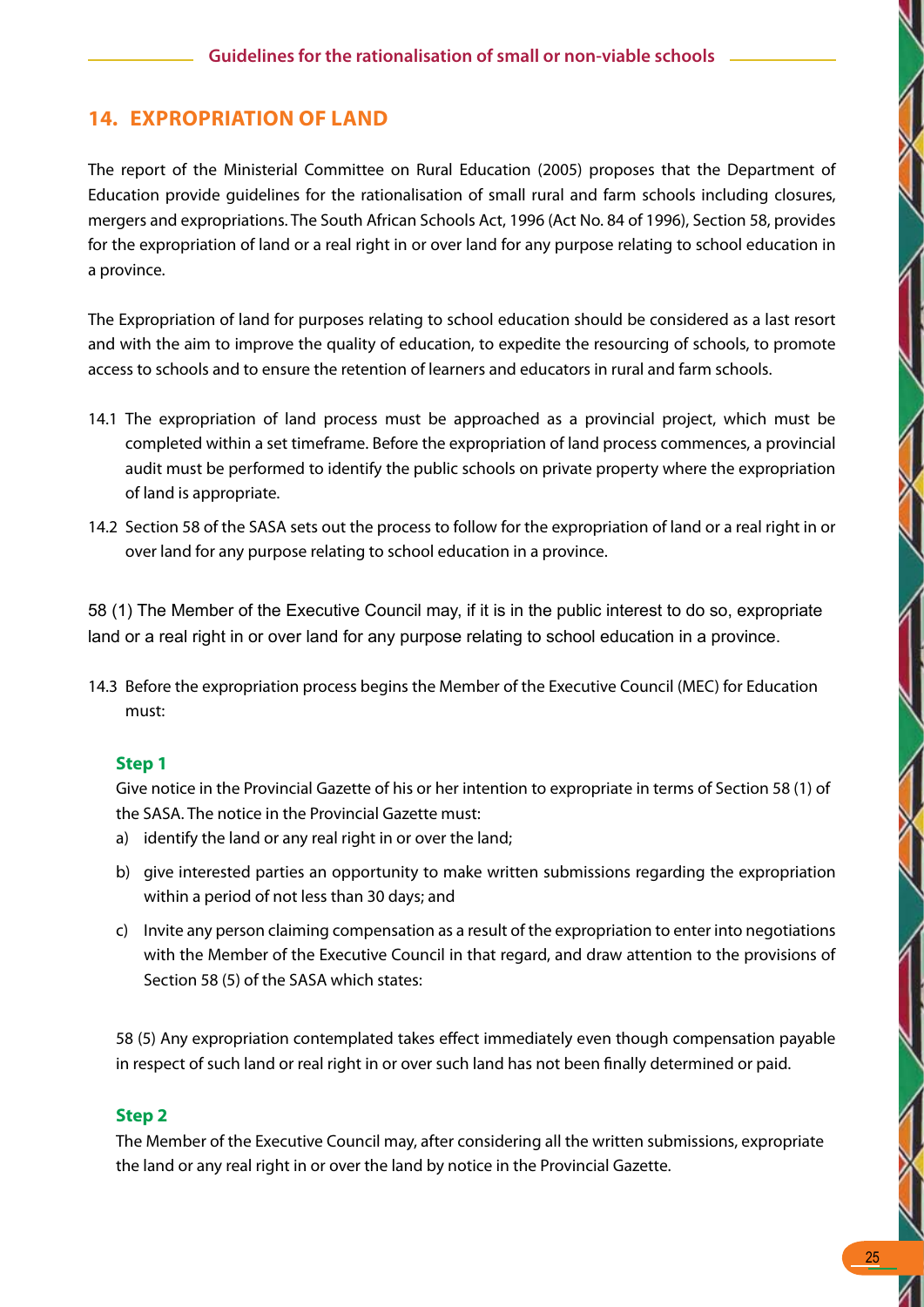#### **Step 3**

The expropriation takes effect immediately even though compensation payable in respect of such land or real right in or over such land has not been finally determined or paid.

#### **Step 4**

If the Member of the Executive Council and an owner of the land or real right fail to reach agreement regarding the payment of compensation, either party may refer the matter to a court for determination, or they may agree to refer the dispute to an arbitrator for arbitration. Section 58 (7 - 9) of the SASA describes the role of the arbitrator:

- a) The arbitrator determines the time, venue and procedures which apply in the arbitration.
- b) The arbitrator determines the dispute and makes a written award giving reasons for such award as soon as possible after the arbitration, and his or her determination is binding.
- c) The arbitrator may not make an award of costs.

#### **Step 5**

The arbitrator is paid, out of moneys appropriated for this purpose by the provincial legislature, such fees and allowances as the Member of the Executive Council may determine, with the concurrence of the Member of the Executive Council responsible for finance.

### **Step 6**

Any transfer duty, stamp duty, other fees or costs payable as a result of any transfer of land or a real right may be paid in full or in part from funds appropriated by the provincial legislature for that purpose.

#### **Step 7**

Any claim to compensation arising from the expropriation must be determined as contemplated in the Constitution and Section 58 of the SASA.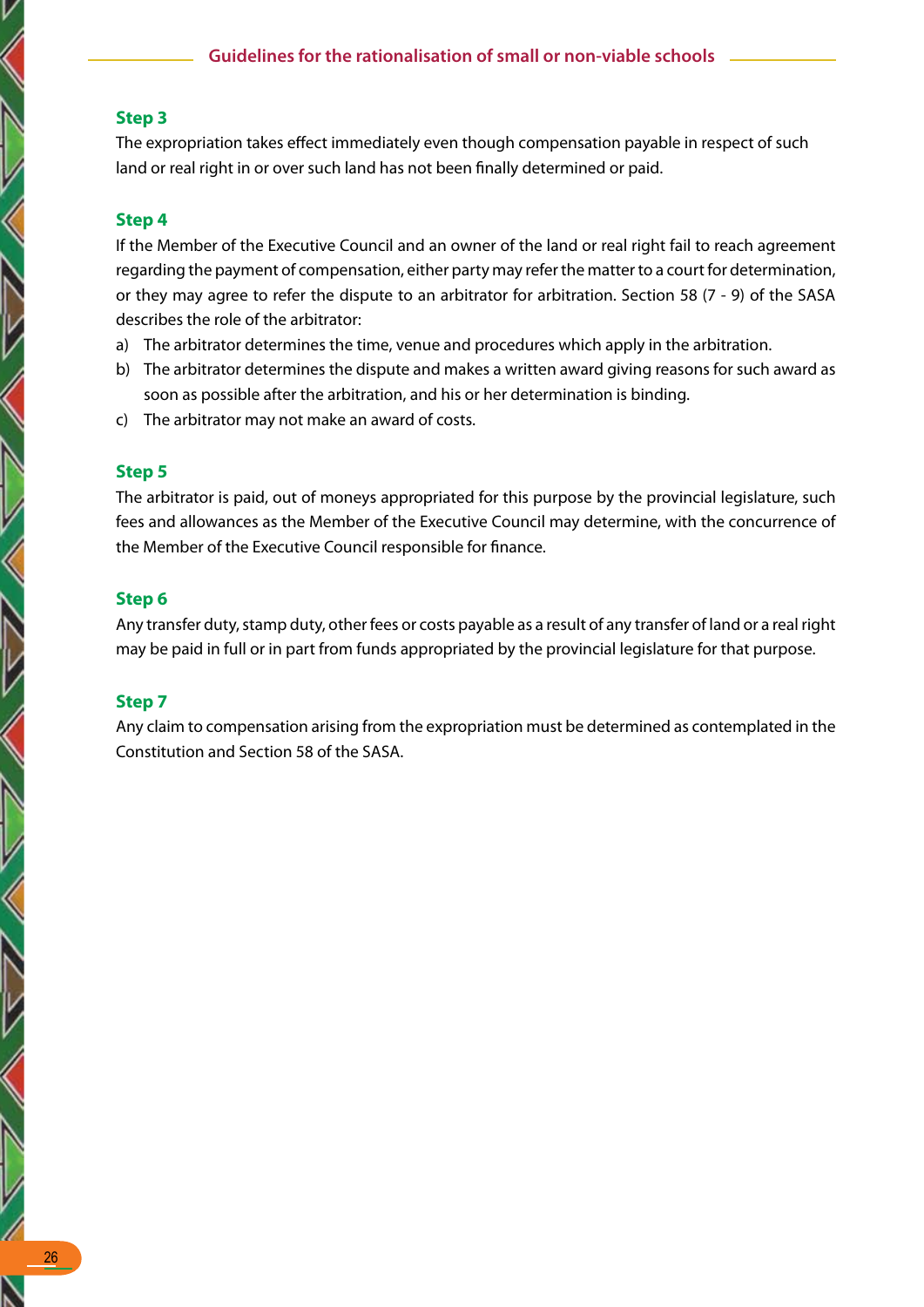## **Glossary**

| <b>Expropriation</b>                                        | <b>Expropriation</b> is the act of taking possession of an item of <b>property</b><br>from its owner in exchange for little or no compensation and<br>irrespective of the wishes of the original owner. The term is used to both<br>refer to acts by a government or by any group of people.<br>(Wikipedia) |
|-------------------------------------------------------------|-------------------------------------------------------------------------------------------------------------------------------------------------------------------------------------------------------------------------------------------------------------------------------------------------------------|
| A real right                                                | A real right means any right to use or occupy real property.                                                                                                                                                                                                                                                |
| <b>District</b>                                             | Refers to the tier in the province that is at the forefront in dealing with<br>the schools.<br>Owing to difference in nomenclature, in some provinces it is referred to<br>as the region.                                                                                                                   |
| <b>Deeds Registeries Act,</b><br>1937 (Act No. 47 of 1937). | This Act regulates agreements between landlord / landowner and<br>tenant.                                                                                                                                                                                                                                   |

 $\overline{A}$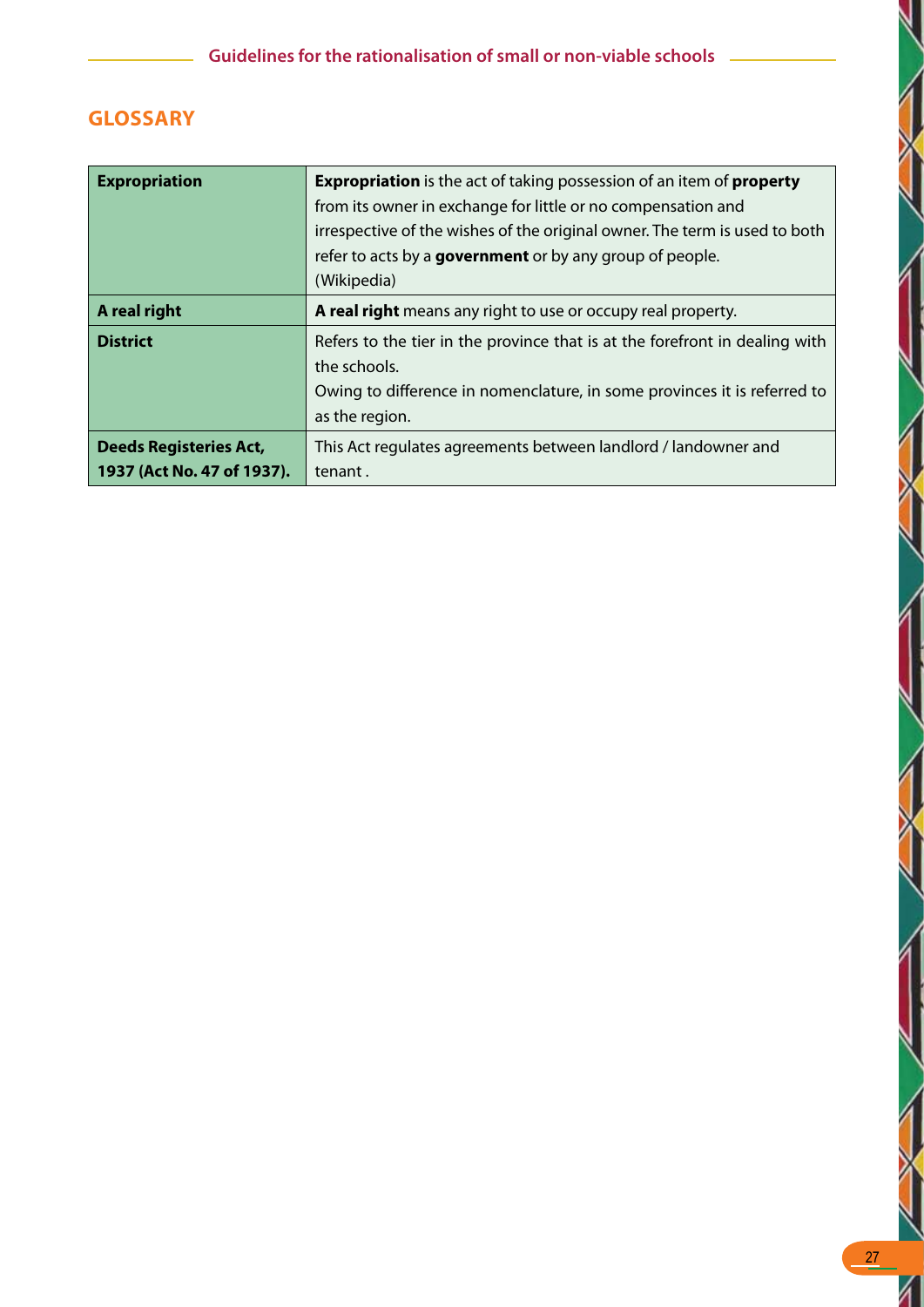|              | <b>EXECUTE:</b> Guidelines for the rationalisation of small or non-viable schools <b>COVID-1000</b>                   |
|--------------|-----------------------------------------------------------------------------------------------------------------------|
| <b>NOTES</b> |                                                                                                                       |
|              |                                                                                                                       |
|              |                                                                                                                       |
|              |                                                                                                                       |
|              |                                                                                                                       |
|              |                                                                                                                       |
|              | <u> 1989 - Johann Stoff, amerikansk politiker (d. 1989)</u>                                                           |
|              | ,我们也不能在这里的时候,我们也不能在这里的时候,我们也不能在这里的时候,我们也不能会在这里的时候,我们也不能会在这里的时候,我们也不能会在这里的时候,我们也不能                                     |
|              |                                                                                                                       |
|              |                                                                                                                       |
|              |                                                                                                                       |
|              | <u> 1989 - Johann Harry Harry Harry Harry Harry Harry Harry Harry Harry Harry Harry Harry Harry Harry Harry Harry</u> |
|              |                                                                                                                       |
|              |                                                                                                                       |
|              |                                                                                                                       |
|              |                                                                                                                       |
|              |                                                                                                                       |
|              |                                                                                                                       |
|              |                                                                                                                       |
|              |                                                                                                                       |
|              |                                                                                                                       |
|              |                                                                                                                       |
|              |                                                                                                                       |
|              |                                                                                                                       |
|              |                                                                                                                       |
|              |                                                                                                                       |
|              |                                                                                                                       |
|              |                                                                                                                       |
|              |                                                                                                                       |
|              |                                                                                                                       |

 $\overline{\mathcal{N}}$ 

h

ľ

∢

h

ľ

∢

h

ľ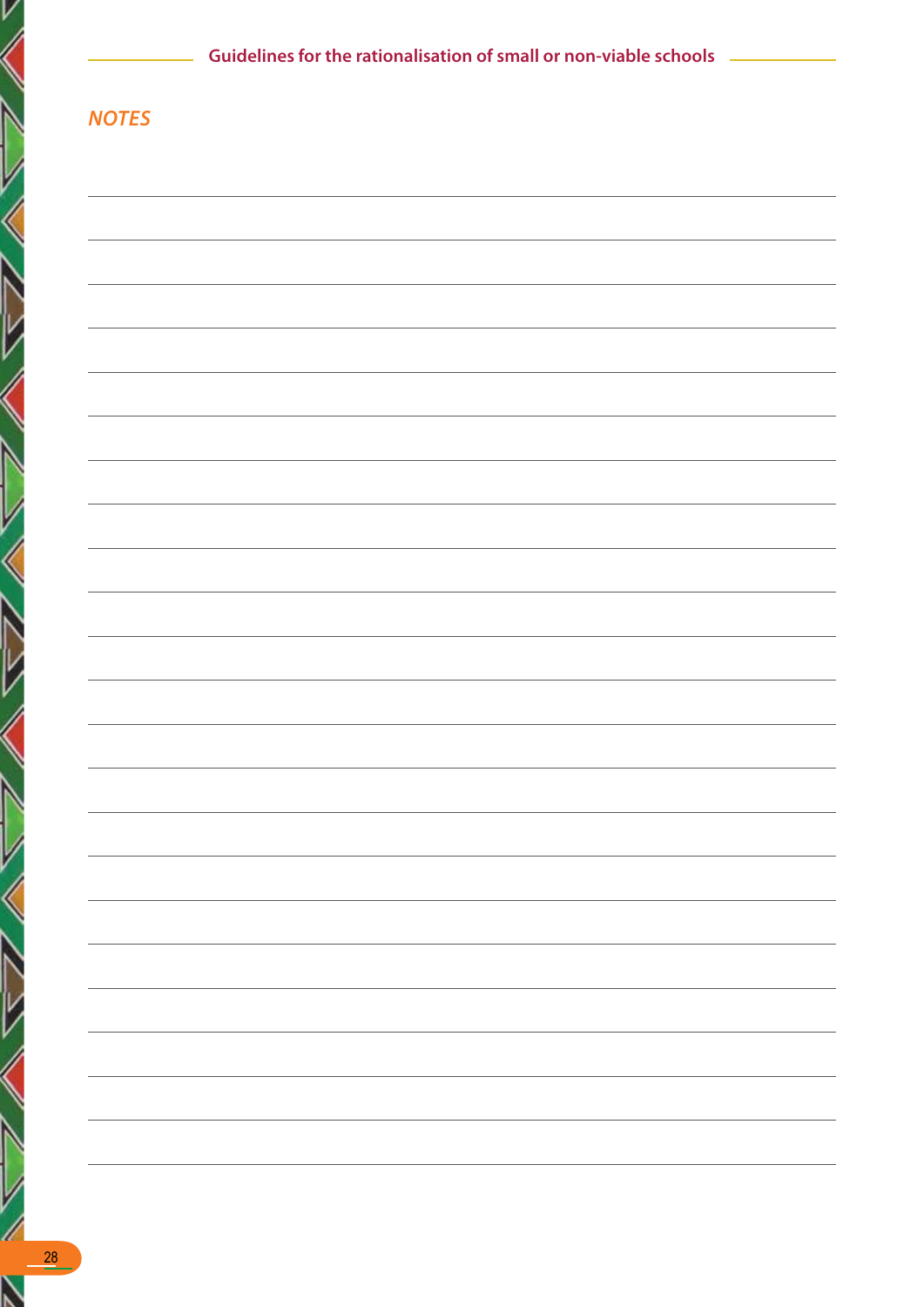